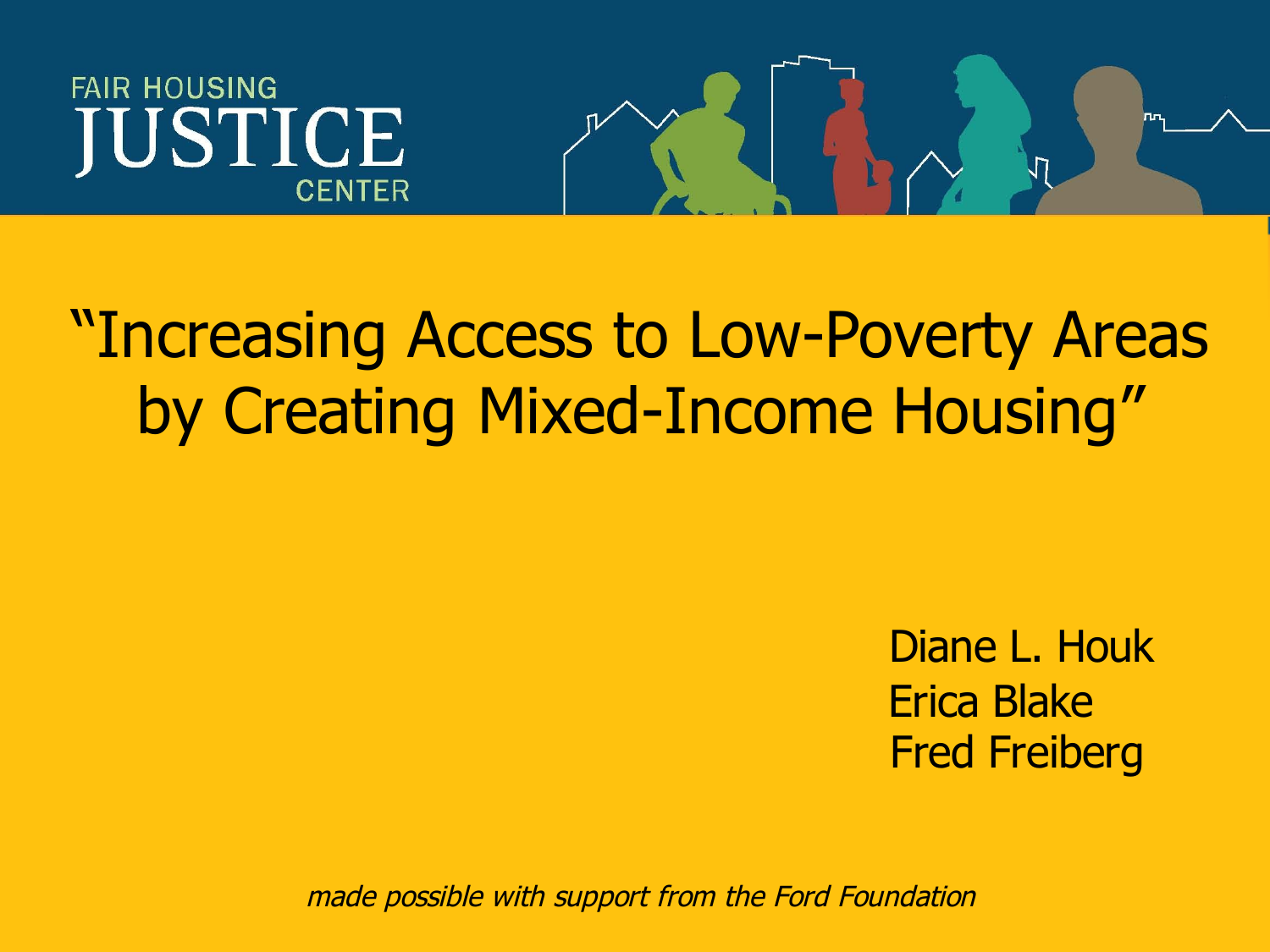

The housing examples included in this report were selected because they:

- 4) Incorporate a mix of affordable and market-rate units within the same development or
- 2) Have more than one income tier of affordable units in an area with little or no affordable housing and
- 3) Are located in a low-poverty area\*

\*defined as census tracts with an individual poverty rate of less than 10% based on 2000 Census data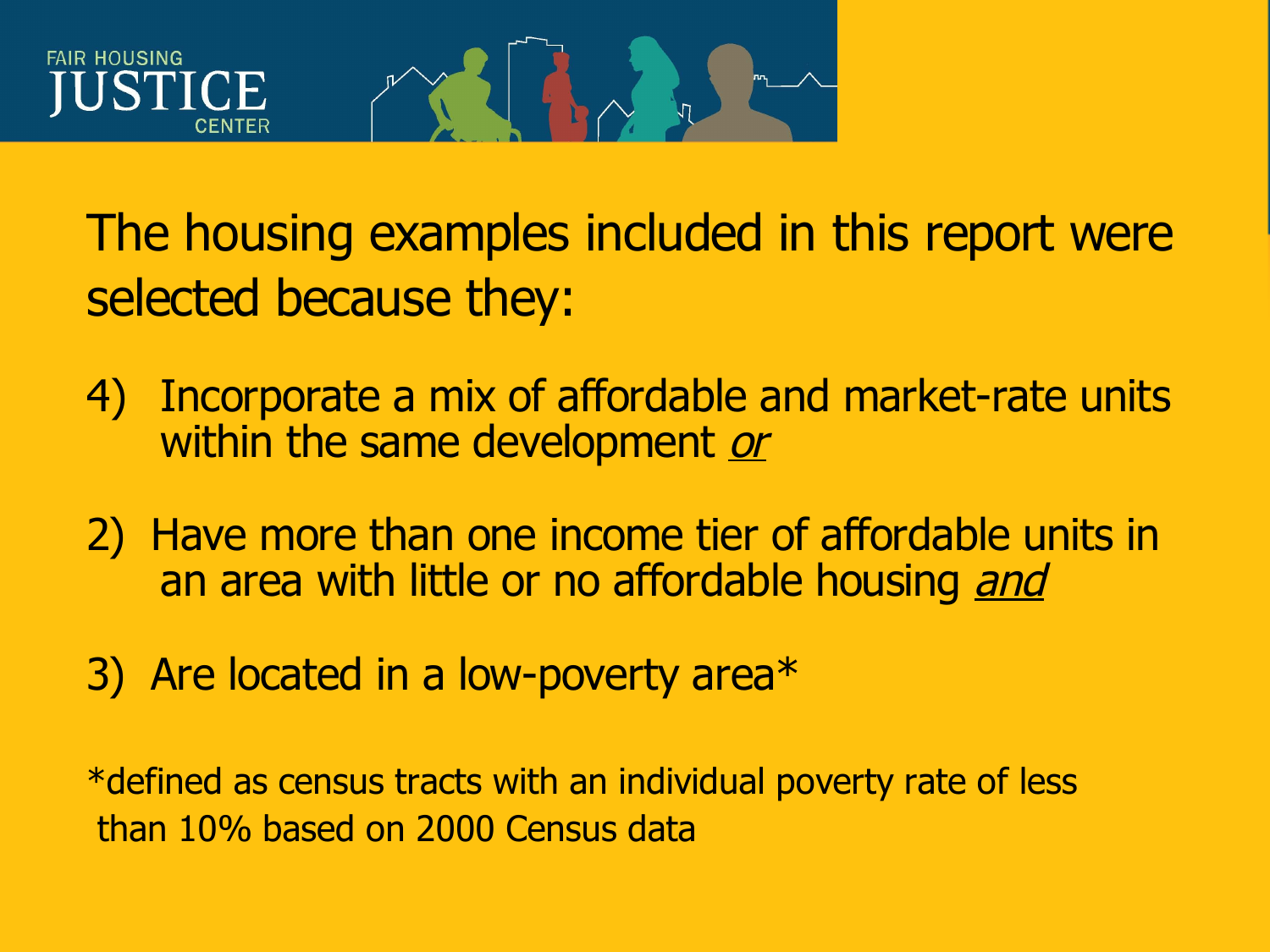# **FAIR HOUSING STICE**

# **Why Focus on Low-Poverty Areas?**

- Development of mixed-income housing in low-poverty communities expands housing choice and creates more open communities
- Most new affordable and mixed-income housing has not been developed in low-poverty areas
- Many low-poverty communities take steps to limit affordable rental housing development
- Yet, there are efforts in metro regions around the country to create mixed-income housing in such communities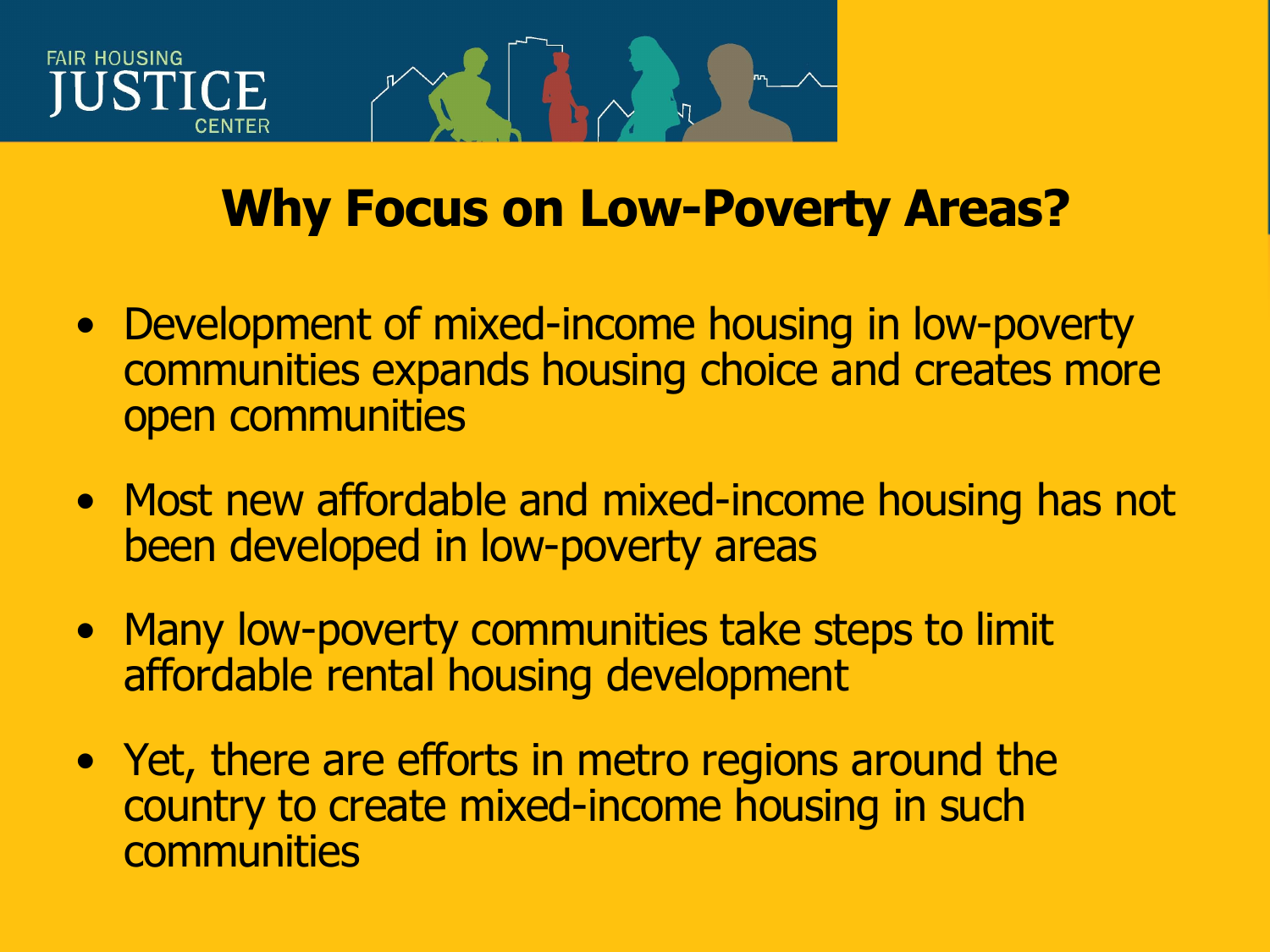### **FAIR HOUSING ICE** CFNTFR

# **Location of Populations Below the Poverty Level by Race and by Poverty Concentration of Census Tracts in the United States**

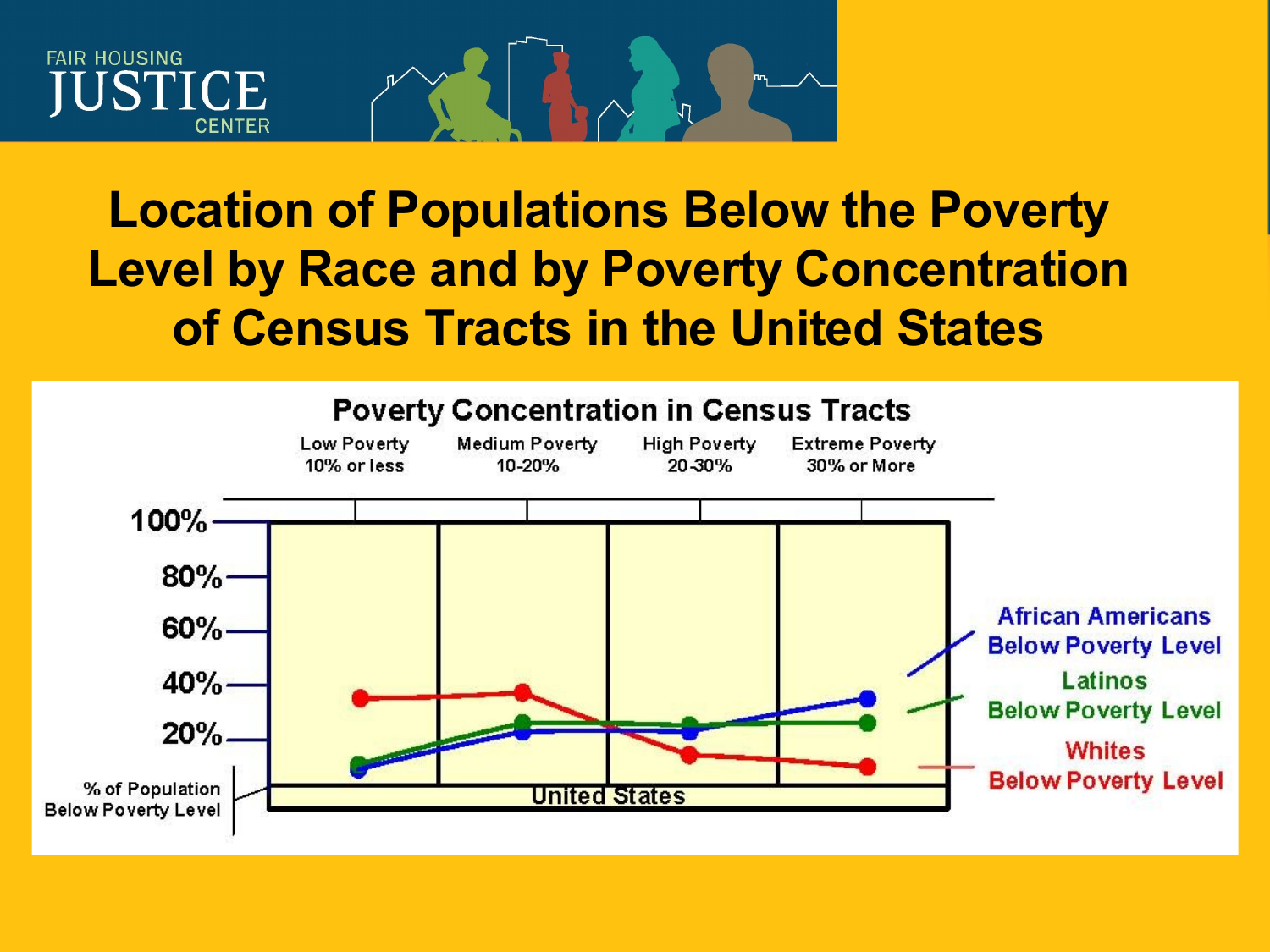### **FAIR HOUSING** JSTICE **CENTER**

# **Location of Populations Below the Poverty Level by Race and by Poverty Concentration of Census Tracts in Baltimore Metropolitan Area**



### **Poverty Concentration in Census Tracts**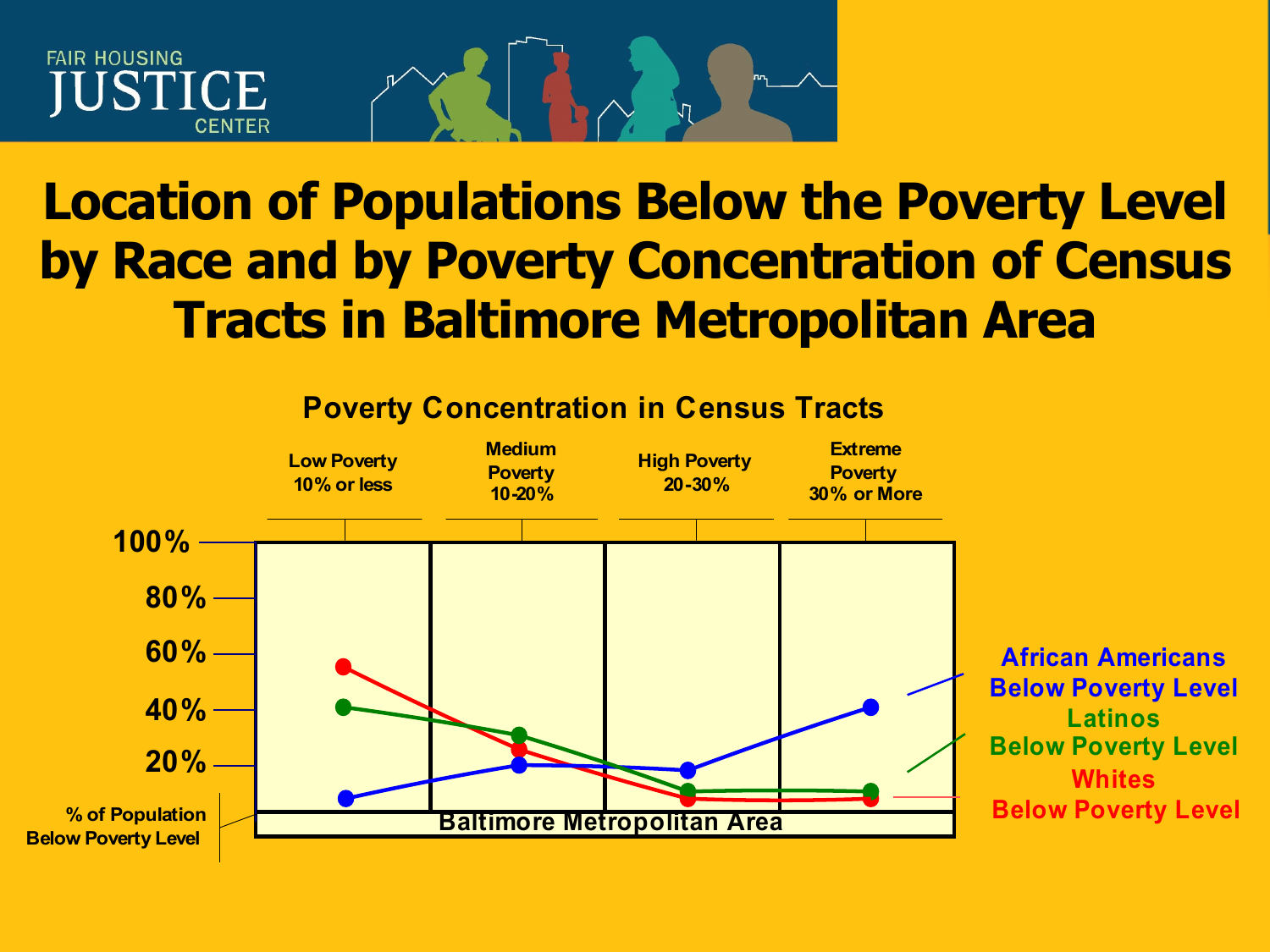### **FAIR HOUSING** JSTICE **CENTER**

# **Location of Populations Below the Poverty Level by Race and by Poverty Concentration of Census Tracts in Dallas Metropolitan Area**

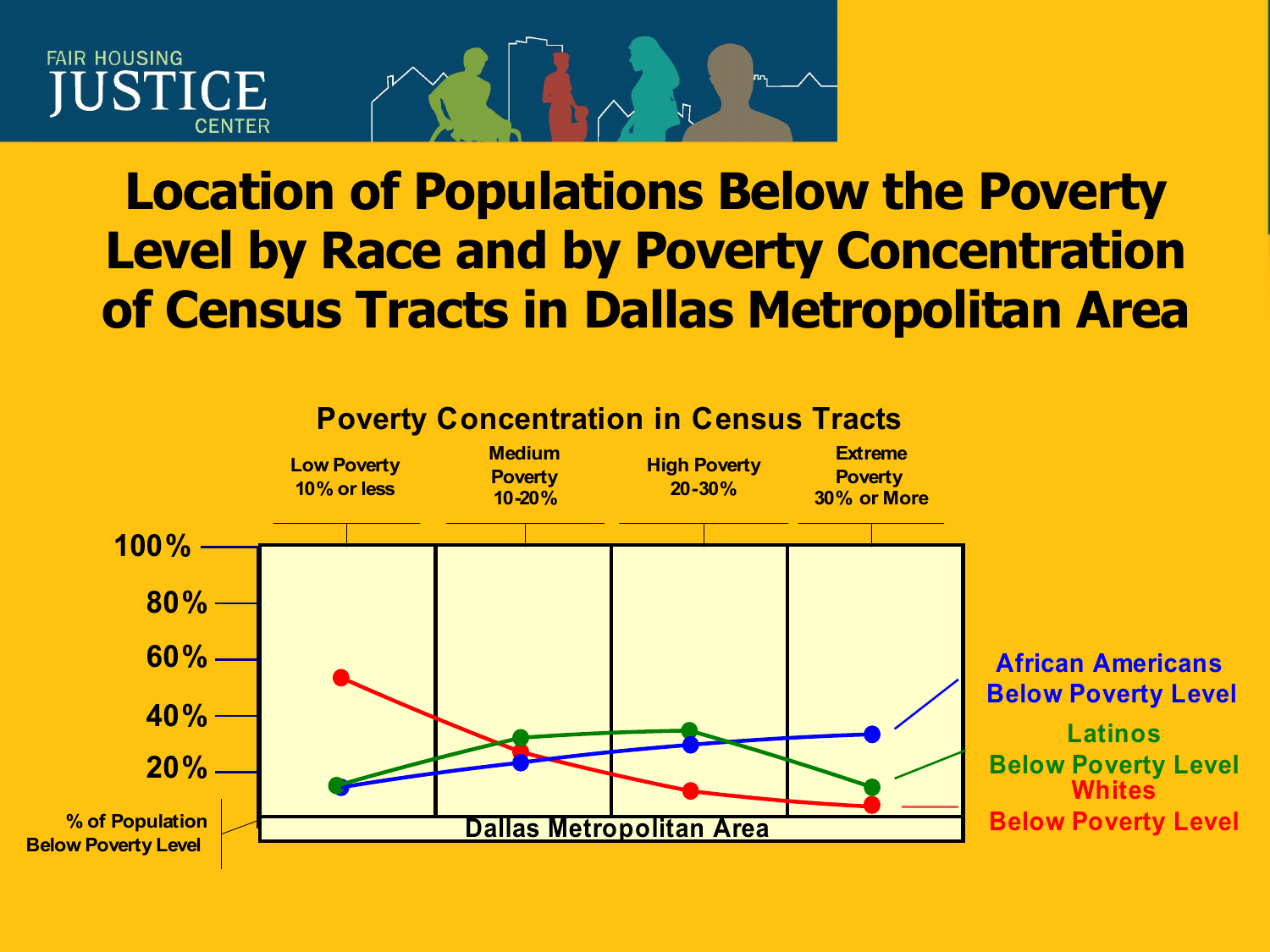# **FAIR HOUSING**

# **Impetus for Development of Mixed-Income Housing in Low-Poverty Areas**

- Local and/or state policy support
- Opportunity to acquire land
- Community strategy
- Fair housing remedy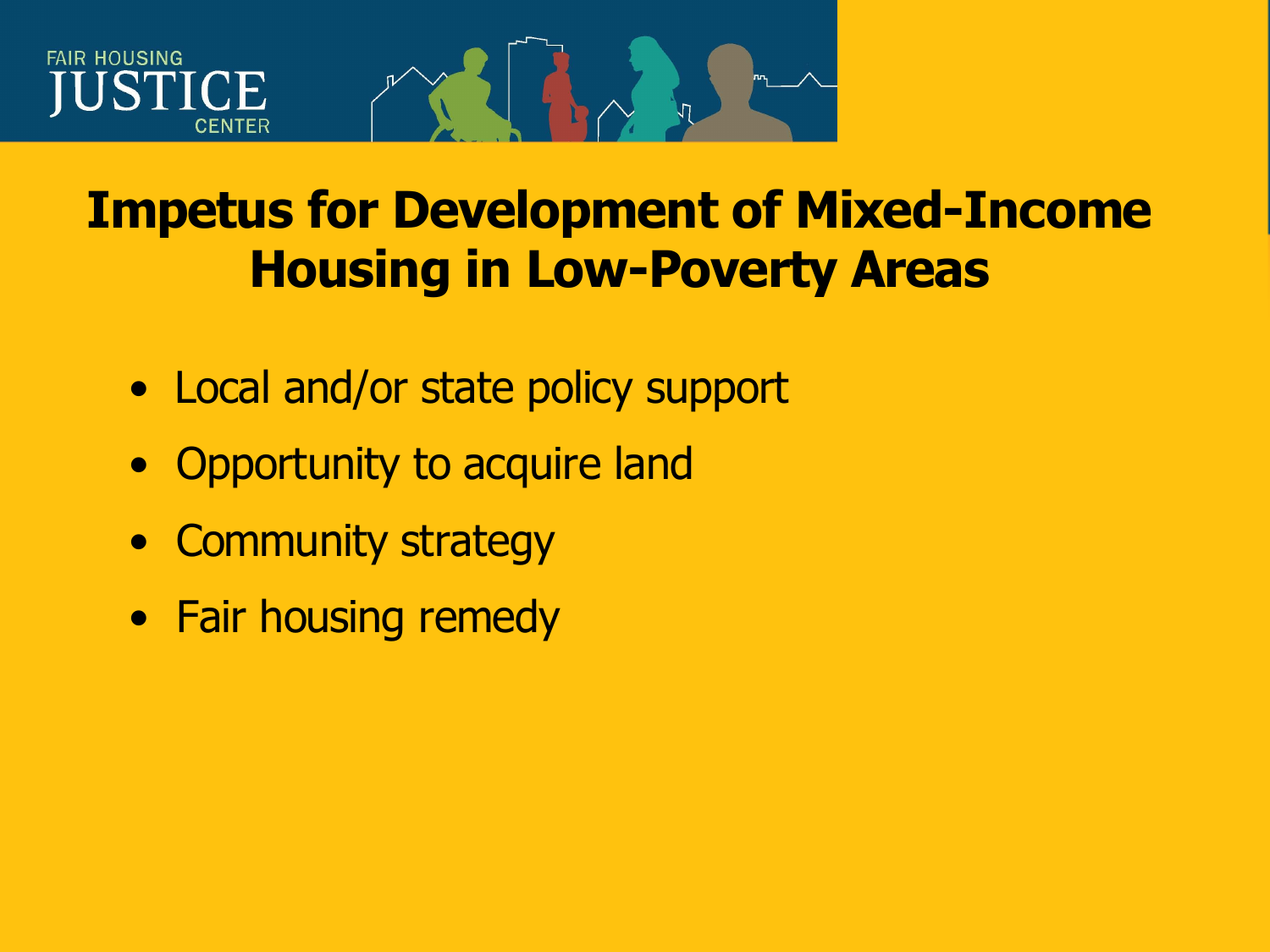# **Type #1: Local and/or State Policy Support**

### La Costa Paloma Apartments Carlsbad, CA (Opened in 2005)

Interview: Susan Reynolds, Community Housing Works



#### **DEVELOPMENT DESCRIPTION**

La Costa Paloma Apartments is a 180-unit rental complex in Carlsbad, CA, located within The Villages of La Costa, a 3600-unit planned residential community. The City of Carlsbad, a northern suburb of San Diego, has a 6% poverty rate. Nonprofit housing developers, Community Housing Works and Mercy Housing, built and operate the site. The site has apartments within two income tiers - 28% of the units are at <50% AMI and 72% of the units are at <60% AMI. There is a community center with meeting and exercise rooms, and playgrounds on-site with public bus transportation, retail stores, and a City library within blocks.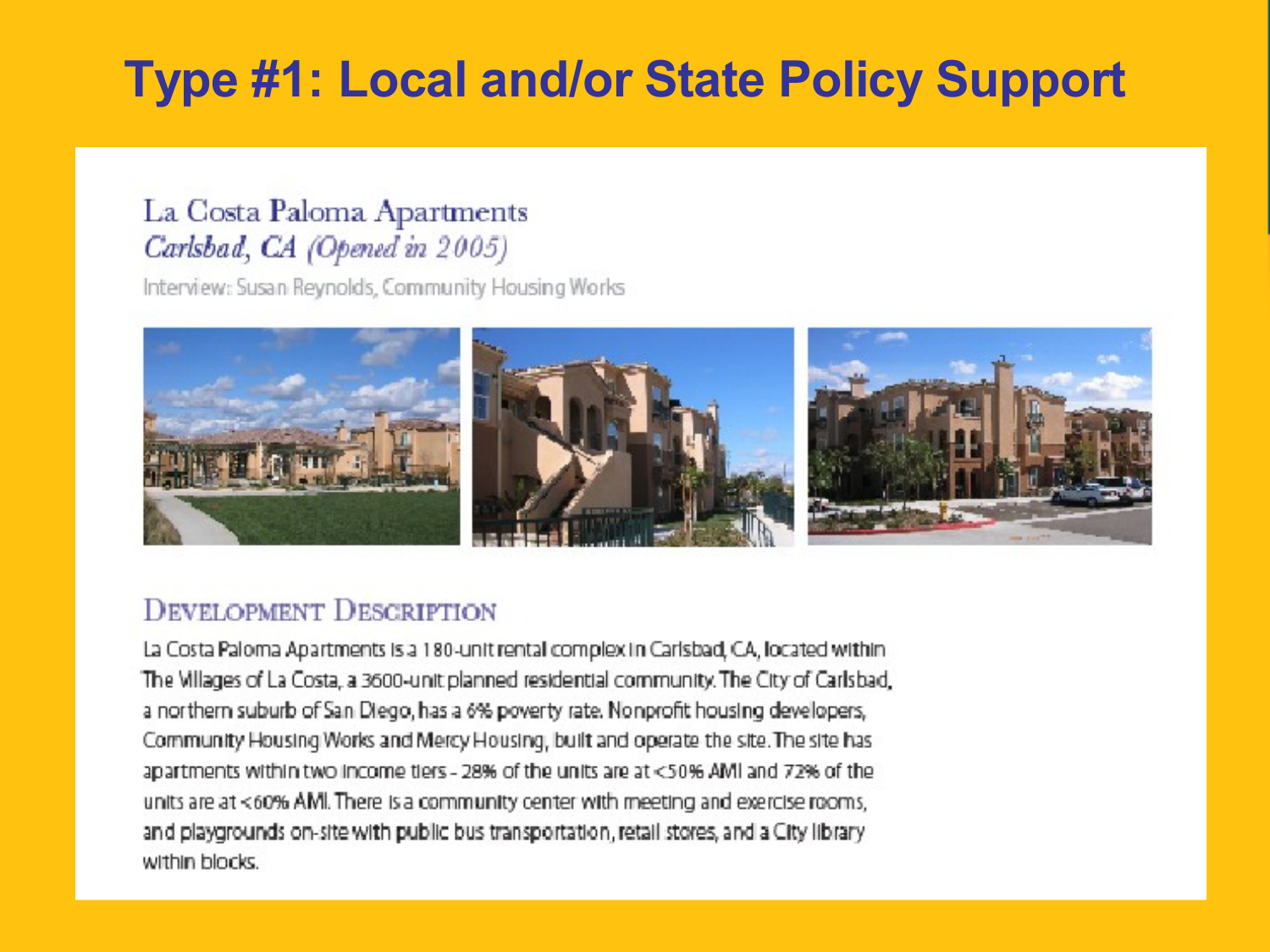#### **FAIR HOUSING STICE CENTER**

# La Costa Paloma Apartments (Carlsbad, CA)

#### **DEVELOPERS**

Community Housing Works (CHW) is a San Diegobased nonprofit developer with more than 1300 rental and cooperative units. CHW also operates a homeownership center and provides loans to firsttime homebuyers.

Mercy Housing is a national nonprofit housing developer based in Denver, CO.

### **UNITS AND INCOME MIX**

50 Units at 50% AMI

- 130 Units at 60% AMI
- 180 Total

La Costa Paloma Includes 79 three-bedroom and 30 four-bedroom apartments.

#### **FINANCE**

- \$20 Million State of CATax-Exempt Bonds
- \$2 Million City Low-Interest Loan
- \$2 Million Morrow Development Contribution\*
- \$11 Million 4% LIHTC
- \$35 Million Total

\*inloudes land

#### **MANAGEMENT AND MARKETING**

CHW provides on-site rental management services at La Costa Paloma, CHW offers an after-school. program for tenants' children and financial fitness and homebuyer workshops for tenants. CHW implemented a county-wide marketing plan prior to the initial rent-up that included placing ads in newspapers serving a wide variety of readers. CHW distributed information to county social service agencies, at community meetings and local events, and to the ten largest employers in Carlsbad.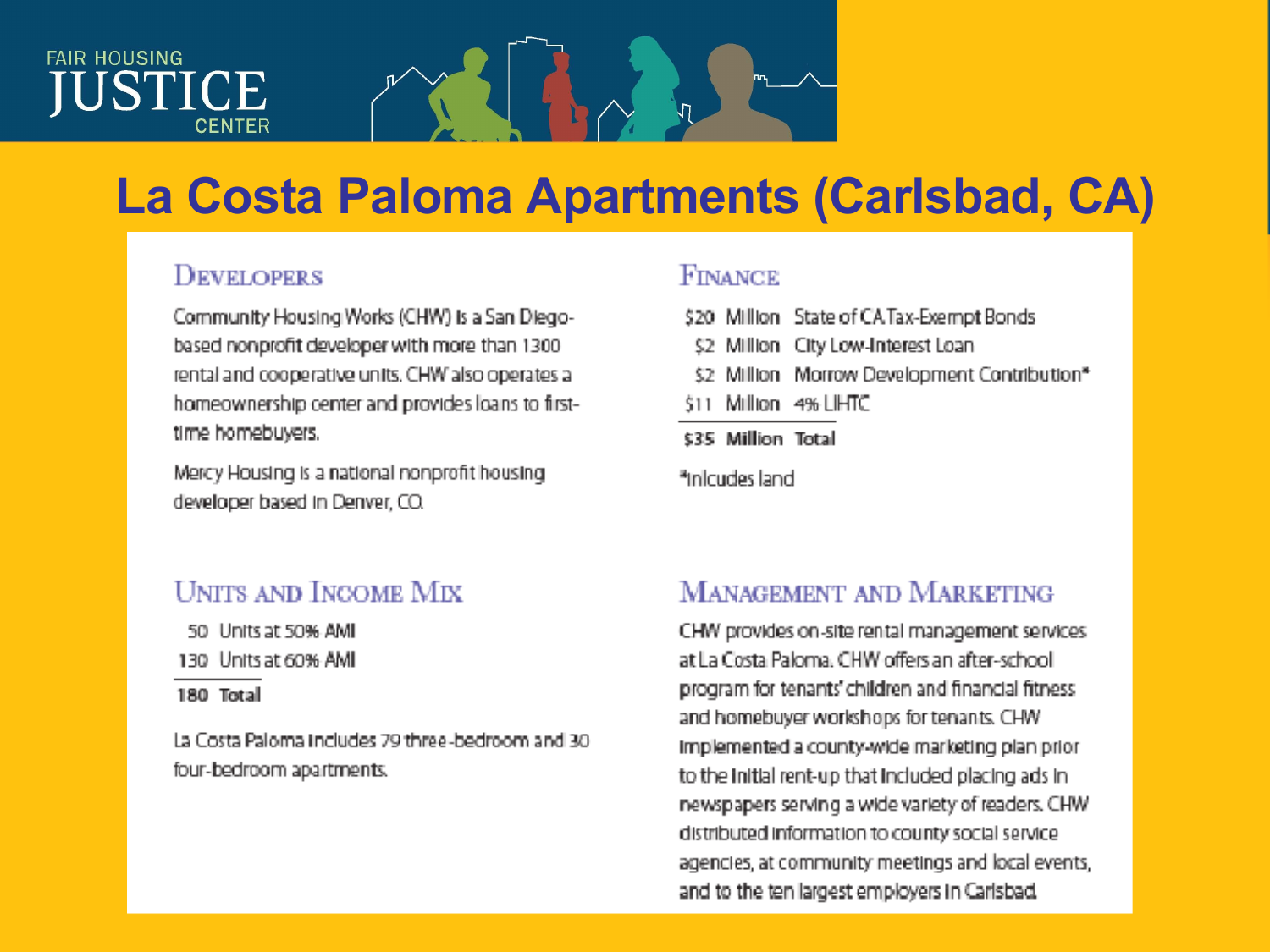# **FAIR HOUSING JUSTICE**

#### INDIVIDUALS IN POVERTY (2000) SAN DIEGO, CA

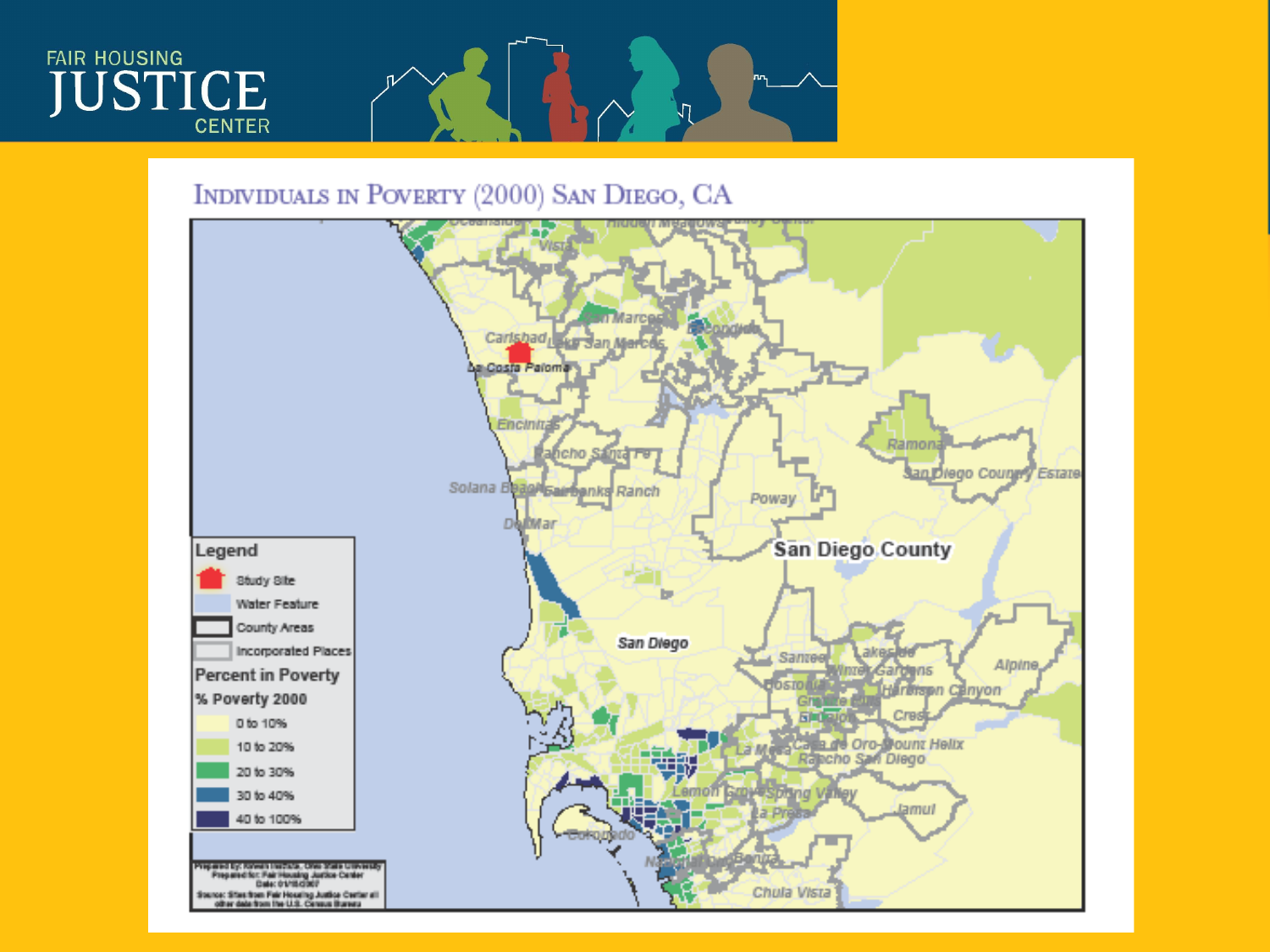



## LA COSTA PALOMA APARTMENTS CARLSBAD, CA

| <b>Resident Demographics</b>                                                      |                                   |                                        |             |                                                                          |  |
|-----------------------------------------------------------------------------------|-----------------------------------|----------------------------------------|-------------|--------------------------------------------------------------------------|--|
| At Site (2005):<br>47% White<br>13% Black<br>7% Asian<br>25% Hispanic<br>8% Other | 88% White<br>2% Black<br>6% Asian | In Census Tract (2000):<br>7% Hispanic |             | In Carlsbad (2000):<br>87% White<br>1% Black<br>4% Asian<br>12% Hispanic |  |
| <b>Individual Poverty Rates</b>                                                   |                                   |                                        |             |                                                                          |  |
| In Census Tract                                                                   |                                   |                                        | In Carlsbad |                                                                          |  |
| 1990                                                                              | 2000                              | 1990<br>2000                           |             |                                                                          |  |
| 4.0%                                                                              | 3.3%                              | 6.8%                                   |             | 5.9%                                                                     |  |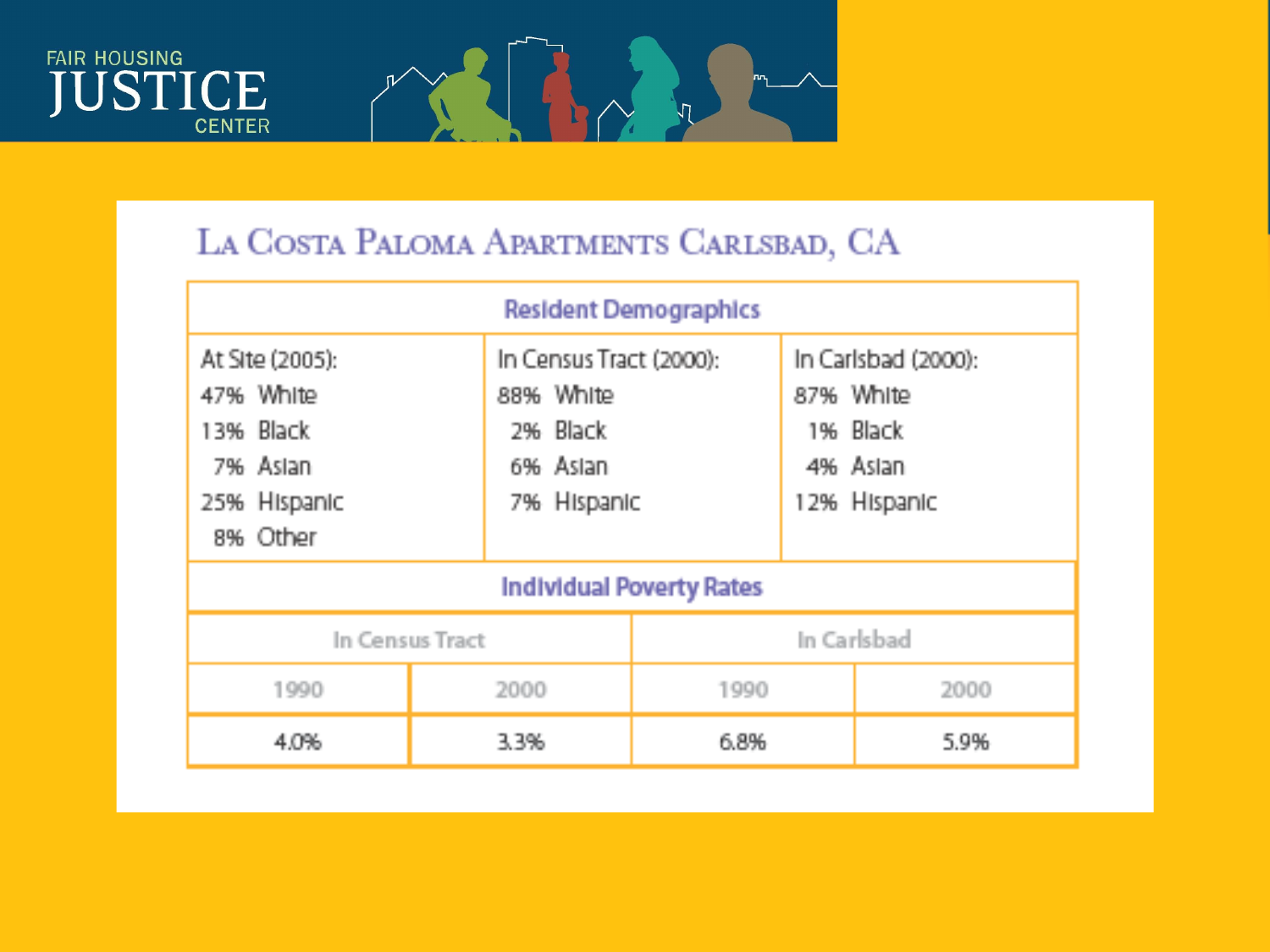# **Type #2: Opportunity to Acquire Land**

### **Waggoner Grove** Blacklick, OH (Opened in 2002)

Interview: Michelle Norris, National Church Residences



### **DEVELOPMENT DESCRIPTION**

Waggoner Grove Is a 176-unit mixed-income rental development that includes 50 single family homes and 126 town homes in Blacklick, OH, a suburb of Columbus. Approximately 40% of the units are site-based Section 8, 30% are tax credit units at <60% AMI and 30% are market-rate units. Waggoner Grove was built and is operated by nonprofit Columbus-based developer, National Church Residences (NCR). Two affordable senior apartment buildings with 125 units were developed by NCR adjacent to Waggoner Grove. The primarily residential neighborhood has an 8% poverty rate and is in a new growth area east of Columbus near the beltway. Site amenities include a community building with a business center and playground.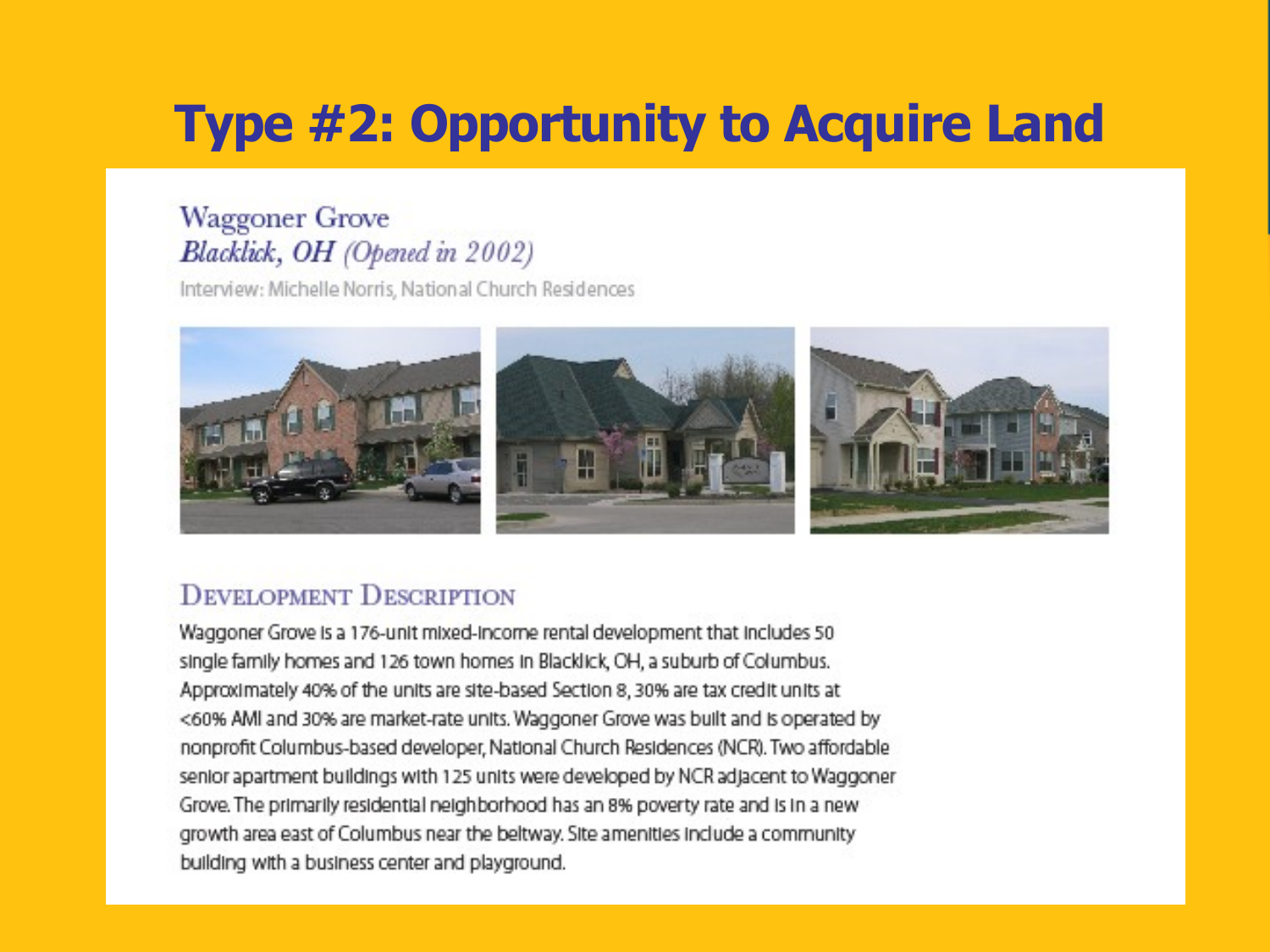#### **FAIR HOUSING CE CFNTER**

# **Waggoner Grove (Columbus, OH)**

#### **DEVELOPER**

National Church Residences (NCR) is a Columbusbased nonprofit housing developer with 45 years of experience in the field. NCR has developed 17,000 units in 27 states. Historically, NCR produced mostly senior (HUD 202) housing, but since 2000, NCR has been expanding its portfolio to include multi-family housing.

#### **FINANCR**

- $.9%$  HHTC
- State HOME Funds
- City HOME Funds
- . City Bridge Financing
- Tax Incremental Financing (TIF)
- . Federal Home Loan Bank Loan

### **UNITS AND INCOME MIX**

- 67 Units Site-Rased Section 8
- 55 Units at 60% AMI
- 54 Units Market-Rate
- 176 Total

126 units are town homes and 50 units are single family homes, including three- and four-bedroom units

### **MANAGEMENT AND MARKETING**

NCR provides on-site rental management services.

NCR occupied the site-based Section 8 units by accepting tenants from the City of Columbus Housing Authority (CHA) waiting list. NCR then marketed the tax credit and market-rate units to the general public.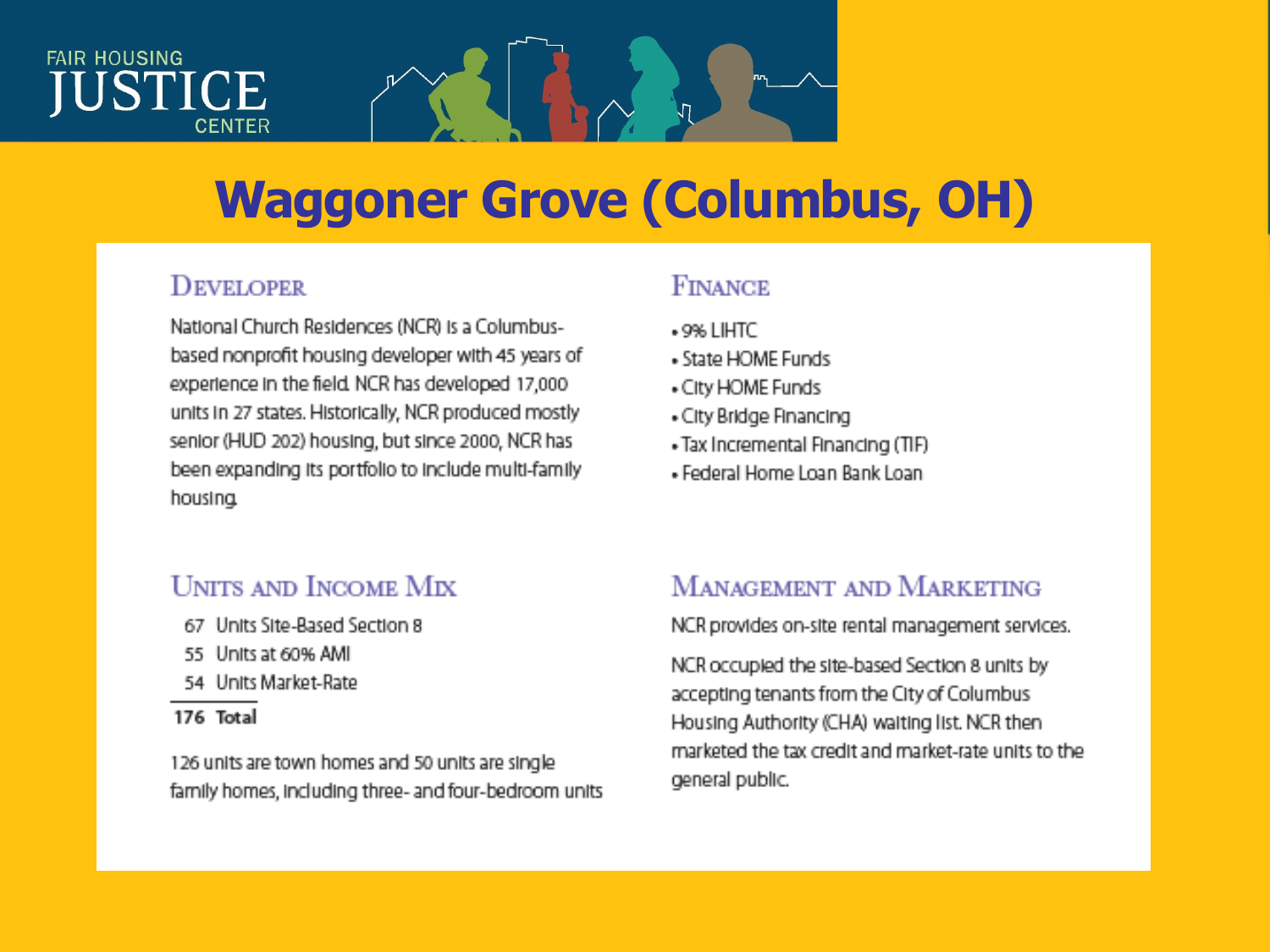

#### INDIVIDUALS IN POVERTY (2000) COLUMBUS, OH

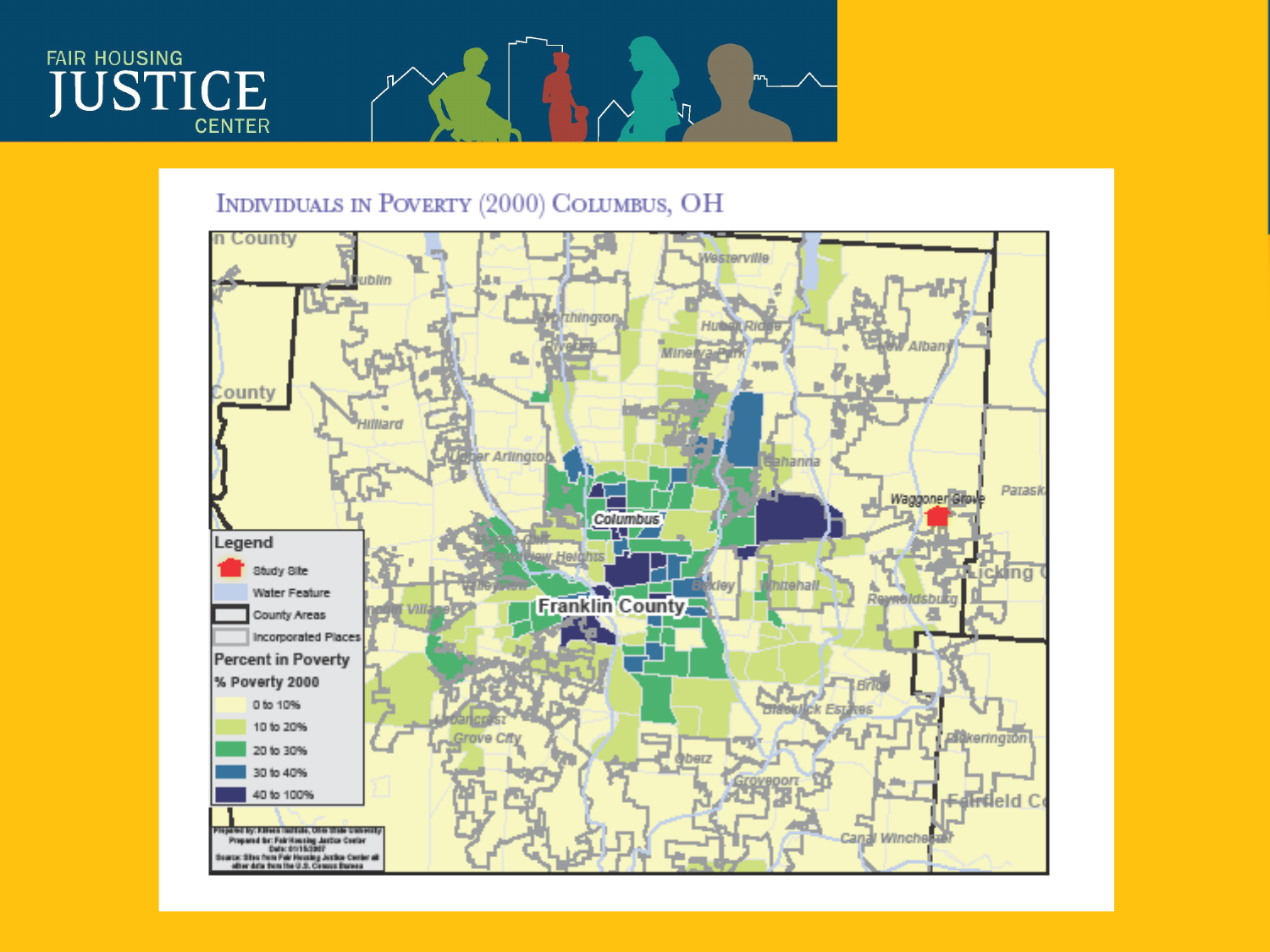



### WAGGONER GROVE BLACKLICK, OH

| <b>Resident Demographics</b>                            |                                    |                                        |  |                                                                                              |  |
|---------------------------------------------------------|------------------------------------|----------------------------------------|--|----------------------------------------------------------------------------------------------|--|
| At Site (2006):<br>13% White<br>85% Black<br>2% Unknown | 78% White<br>17% Black<br>2% Asian | In Census Tract (2000):<br>2% Hispanic |  | In Franklin County (2000): <sup>*</sup><br>76% White<br>18% Black<br>3% Asian<br>2% Hispanic |  |
| <b>Individual Poverty Rates</b>                         |                                    |                                        |  |                                                                                              |  |
| In Census Tract                                         |                                    | In Franklin County®                    |  |                                                                                              |  |
| 1990                                                    | 2000                               | 1990                                   |  | 2000                                                                                         |  |
| 1.7%                                                    | 8.2%                               | 13%                                    |  | 11.6%                                                                                        |  |

\* Franklin County demographic and poverty information is displayed here. There is no Census data available for Blacklick, OH since it is an unincorporated area.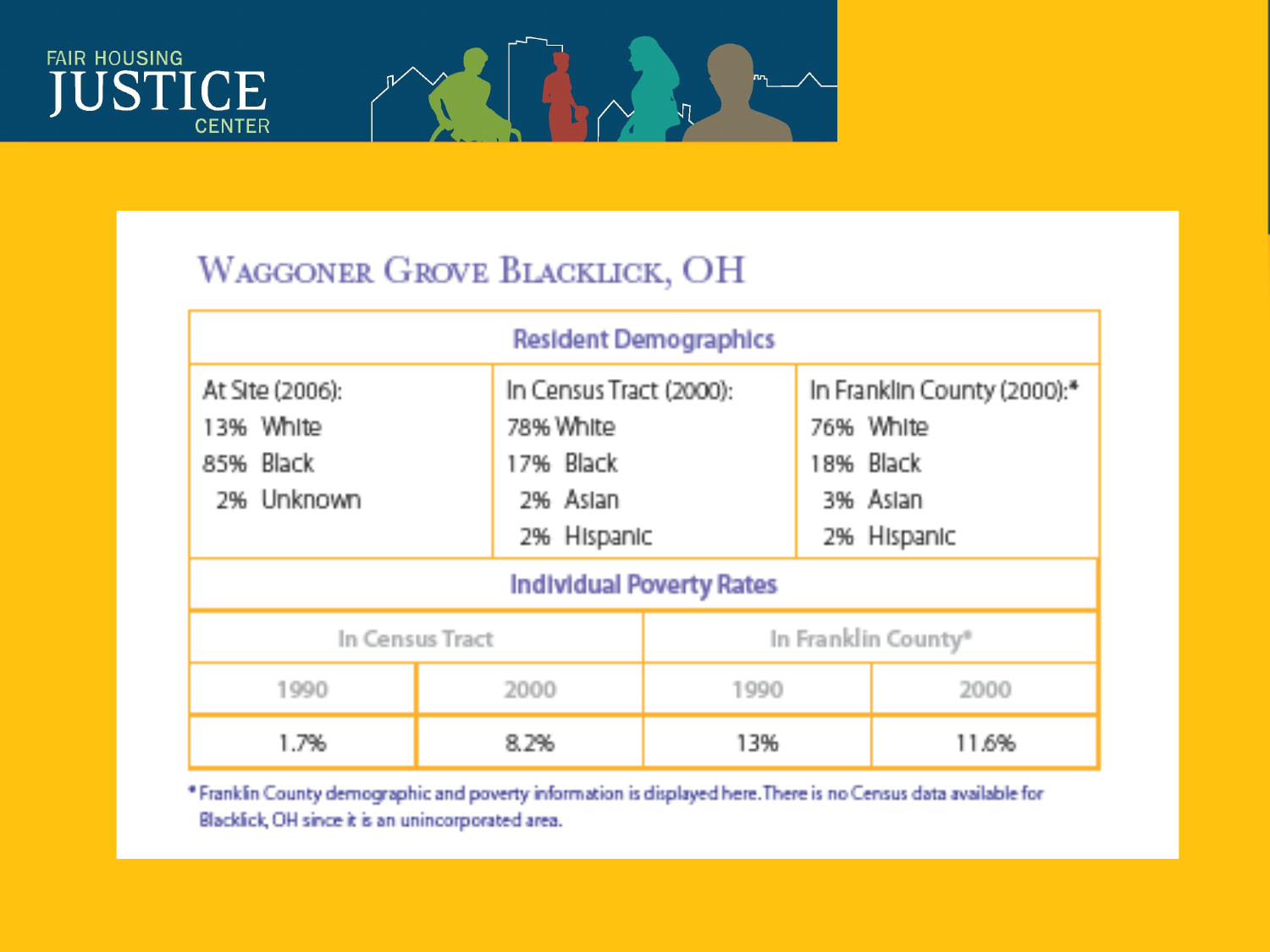

# SCHOOL PERFORMANCE (2004-05) AND INDIVIDUALS IN POVERTY (2000) COLUMBUS, OH

 $\sqrt{}$ 

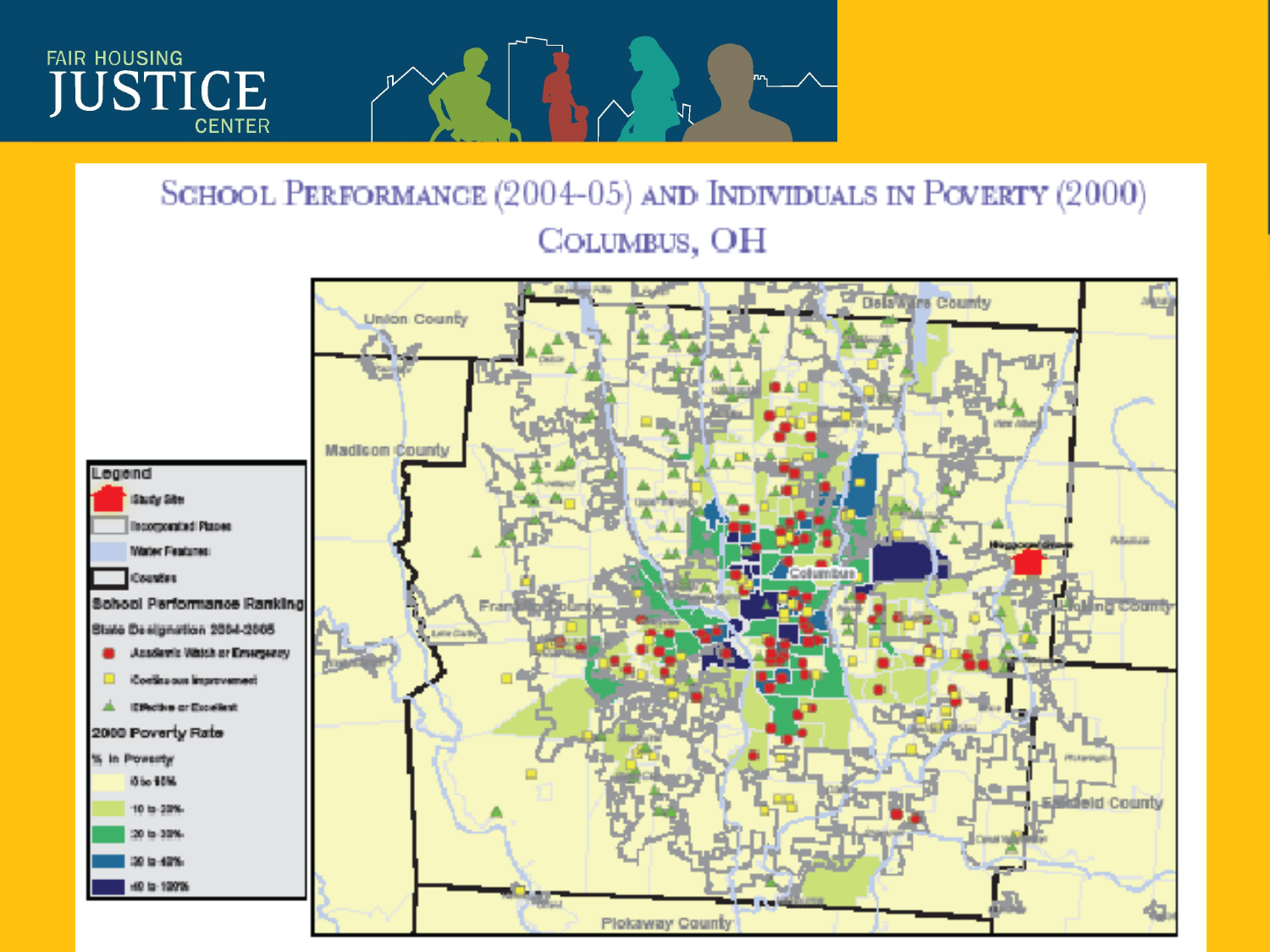# **Type #3: Community Strategy**

### Greenbrier Heights Woodinville, WA (Opened in 2004)

Interviews: Valerie Kendall, Downtown Action to Save Housing (DASH) Arthur Sullivan, A Regional Coalition for Housing (ARCH)



### **DEVELOPMENT DESCRIPTION**

Greenbrier Heights is a 120-unit mixed tenure and mixed-income development in Woodlriville, WA, a suburb of Seattle. The site has a combination of rental units (40%) and homeownership units (60%) with three affordable income tiers and market-rate units. Greenbrier Heights was developed through a partnership between DASH, a nonprofit developer, and CamWest, a forprofit developer. Woodinville is a newly incorporated city (1990) with a 4% poverty rate. A citypark with a community center is located in the middle of the site.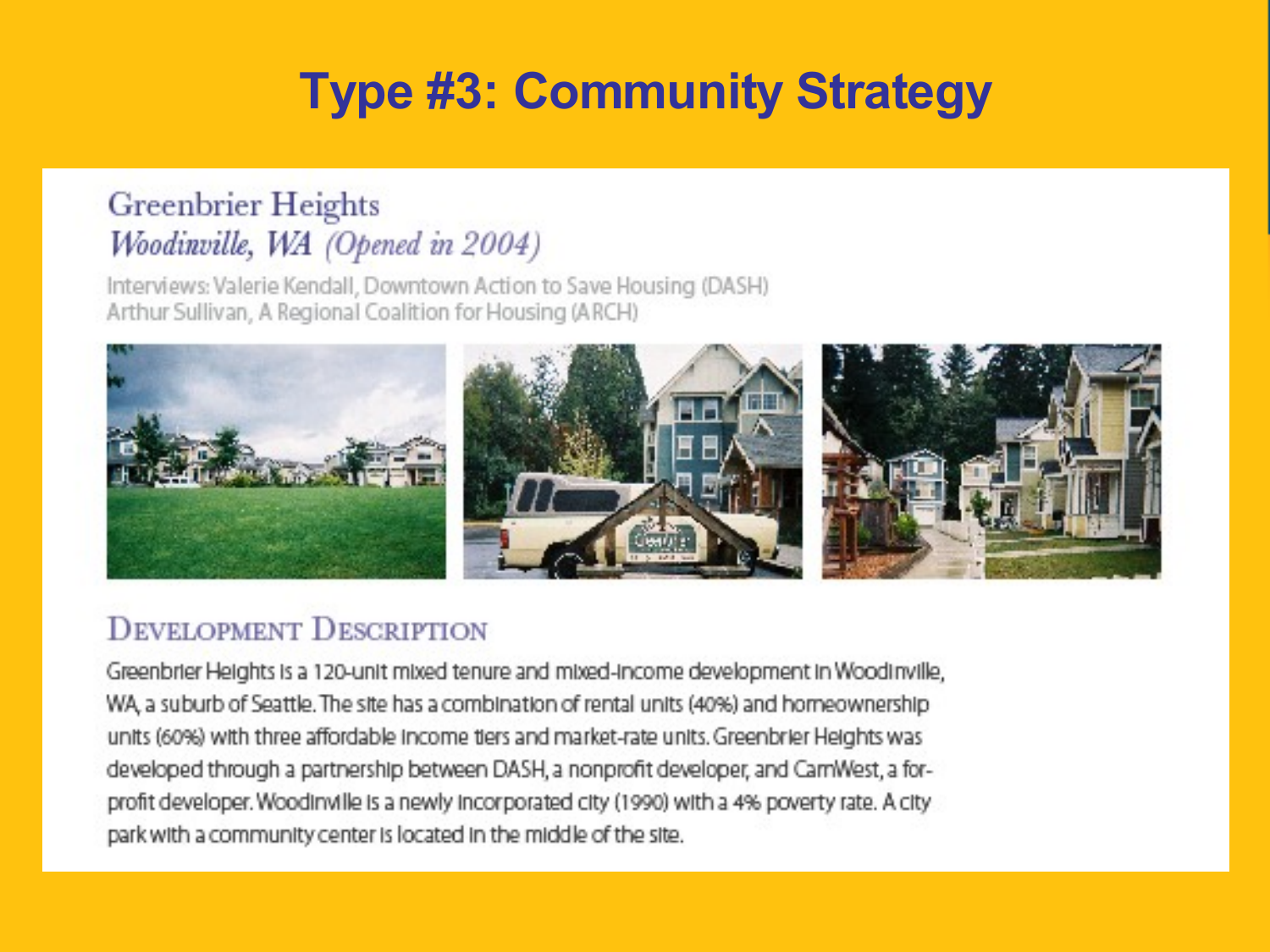#### **FAIR HOUSING** STICE **CFNTFR**

## **Greenbrier Heights (Woodinville, WA)**

#### **DEVELOPERS**

DASH is a nonprofit housing developer active in east King County outside of the city of Seattle. DASH has rehabbed or newly constructed nearly 1000 units.

CamWest Is a for-profit developer In east King County that primarily develops single family market-rate housina

Shelter Resources Is a regional for-profit developer of affordable senior housing. SR developed an affordable 50-unit senior rental building at the Greenbrier site.

#### **UNITS AND INCOME MIX**

#### For rental units:

- 25 Units at 30% AMI
- 25 Units at 50% AMI

50 Total

#### For homeownership units:

- 20 Units at 80-90% AMI
- 50 Units Market-Rate

70 Total

#### **FINANCE**

#### Rental Housing (Family and Senior Combined)

\$300,000 ARCH (regional housing trust fund) \$120,000 City of Woodinville \$446,000 King County HOME \$1,051,372 King County CDBG \$1,100,000 State of WA Housing Trust Fund \$4,690,000 9% LIHTC

#### \$7.707.372 Subtotal\*

\* Includes government sources only. Private bank loan also provided toward total financing sources.

#### Ownership Housing

- · City fee waivers
- . County loan for land purchase

#### **MANAGEMENT AND MARKETING**

Quantum Management Services, a Washingtonbased for-profit real estate firm, provides on-site rental management.

The apartments and affordable ownership homes were marketed through online and newspaper advertisements, particularly in east King County and the Woodinville area. Also, CamWest marketed the homeownership units through its company website and existing marketing network.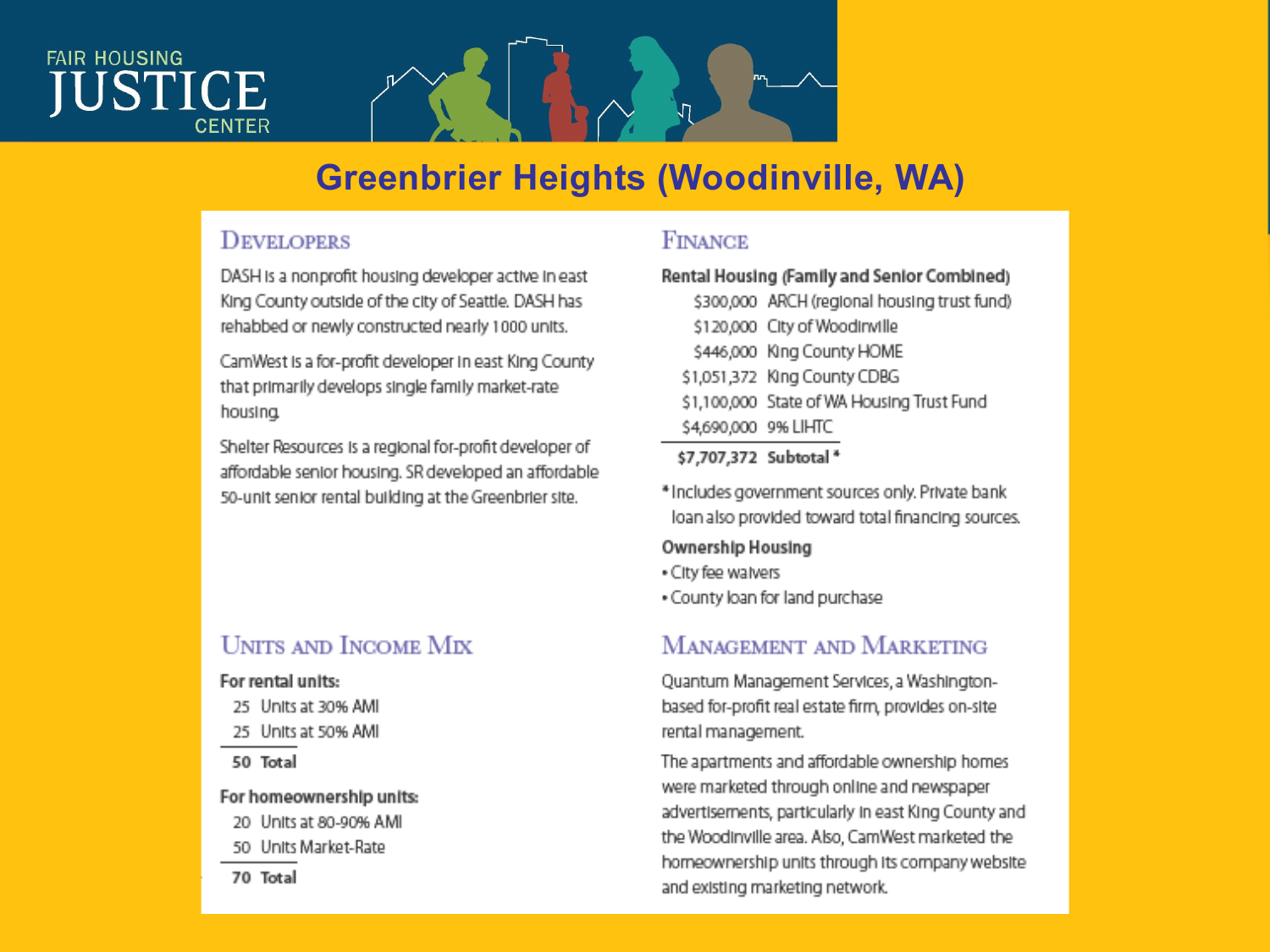



#### INDIVIDUALS IN POVERTY (2000) SEATTLE, WA

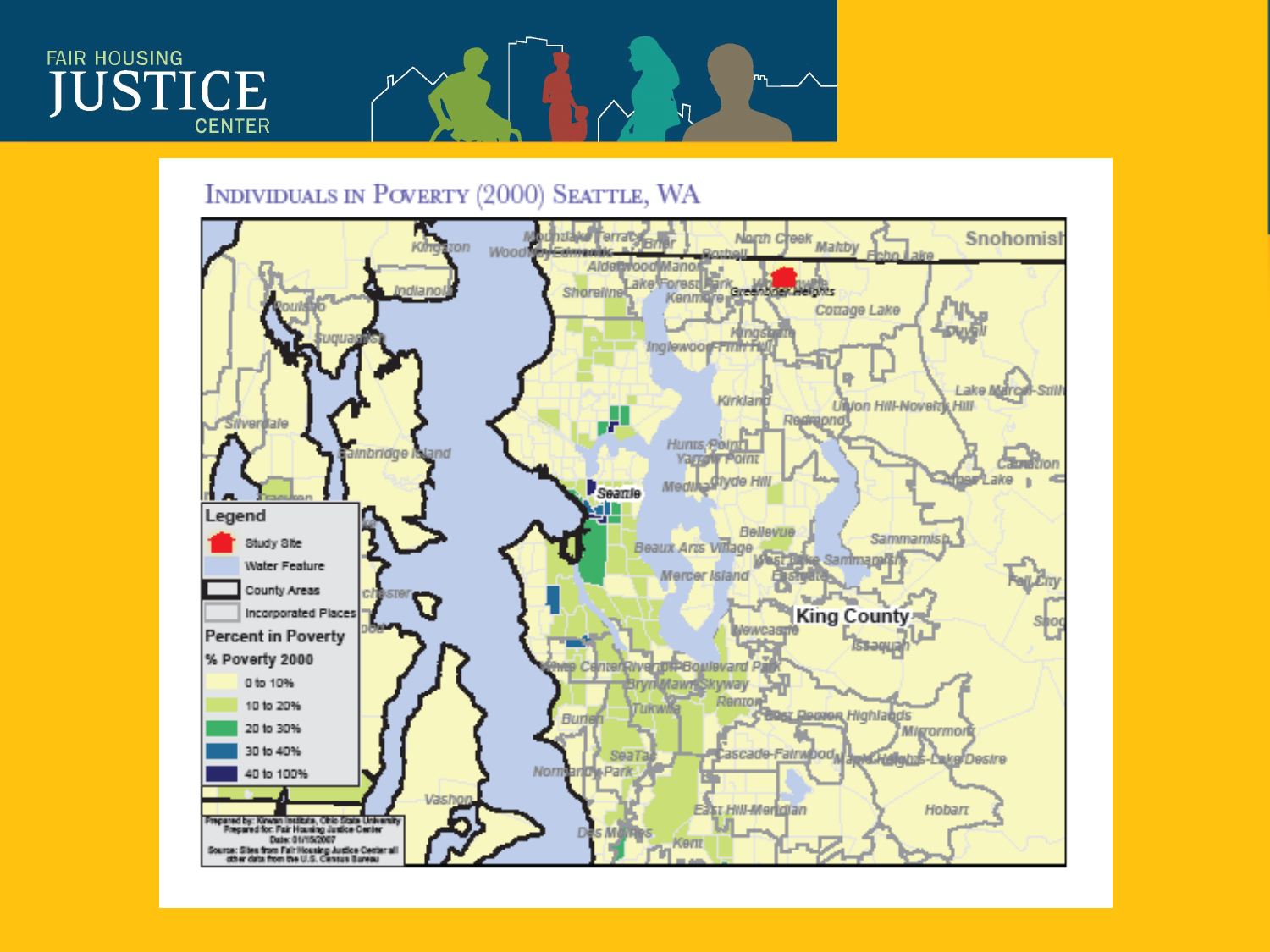



### **GREENBRIER HEIGHTS WOODINVILLE, WA**

| <b>Resident Demographics</b>    |                       |                                        |  |                                                                            |  |
|---------------------------------|-----------------------|----------------------------------------|--|----------------------------------------------------------------------------|--|
| At Site (2006):<br>80%+ White   | 88% White<br>7% Aslan | In Census Tract (2000):<br>3% Hispanic |  | In Woodinville (2000):<br>84% White<br>1% Black<br>7% Aslan<br>7% Hispanic |  |
| <b>Individual Poverty Rates</b> |                       |                                        |  |                                                                            |  |
| In Census Tract                 |                       | In Woodinville                         |  |                                                                            |  |
| 1990                            | 2000                  | 1990                                   |  | 2000                                                                       |  |
| 4.9%                            | 1.9%                  | 8.0%                                   |  | 4.4%                                                                       |  |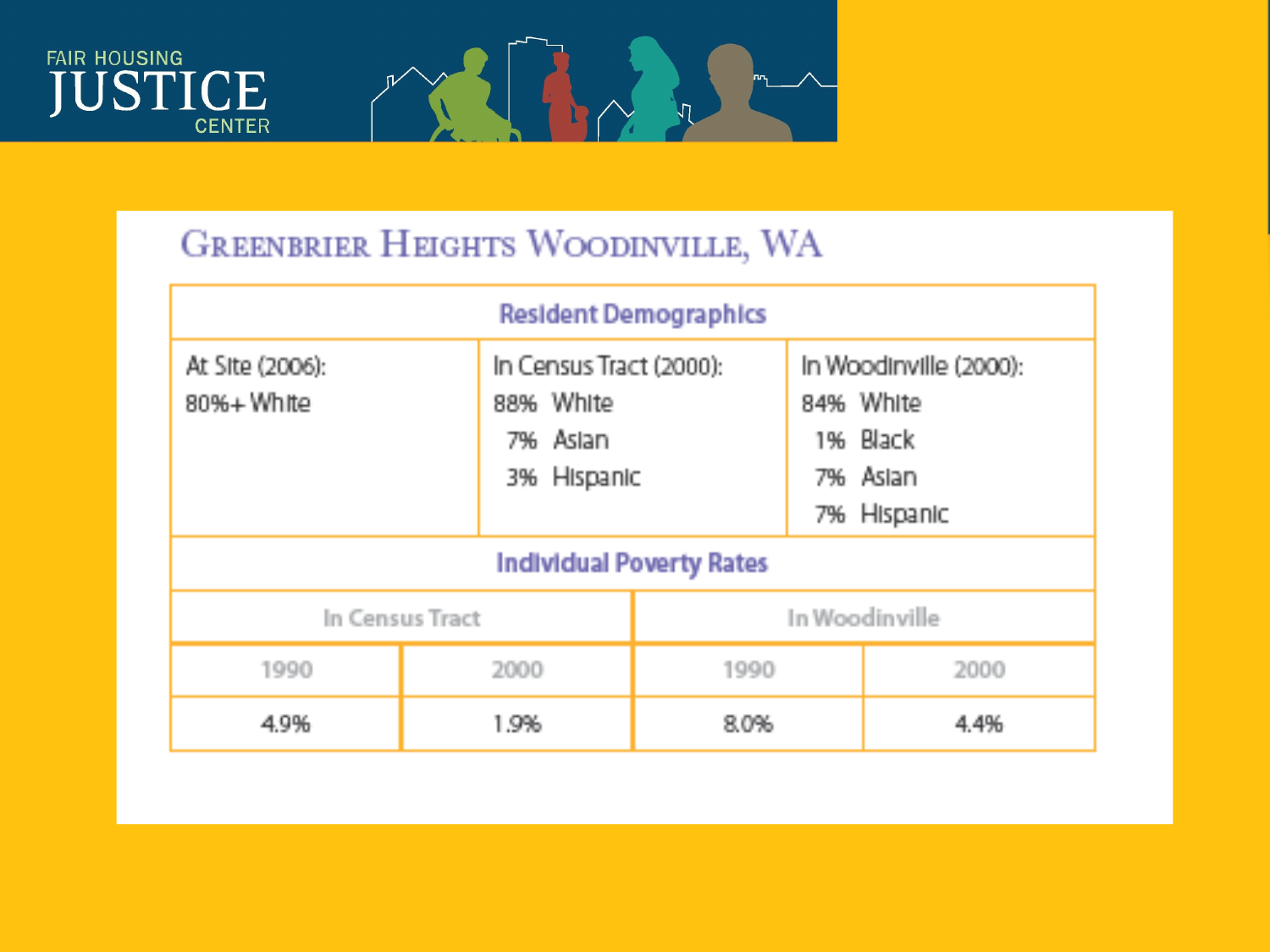# **Type #4: Fair Housing Remedy**

### **Lindsey Terrace Apartments** *Hacksonville, FL (Opened in 2001)*

Interviews: Ronnie Ferguson and Ellen Ramsey, Jacksonville Housing Authority Stephen Frick, Vestcor Development Corporation Joyce Prince, WRH Management



#### **DEVELOPMENT DESCRIPTION**

Lindsey Terrace Apartments is a 336-unit rental complex with a mix of public housing units, tax credit units, and a small number of just-below market-rate units. Lindsey Terrace was developed by Vestcor, a for-profit developer, in conjunction with the Jacksonville Housing Authority (JHA) as part of the settlement of a fair housing lawsuit brought against JHA and the City of Jacksonville by the United States. The complex is located in a neighborhood in southern Duval County with a 9% poverty rate. There is a clubhouse with a library, computer room, and swimming pool. The neighborhood is an area of high growth, with new retail and residential development, as well as longstanding single family home subdivisions.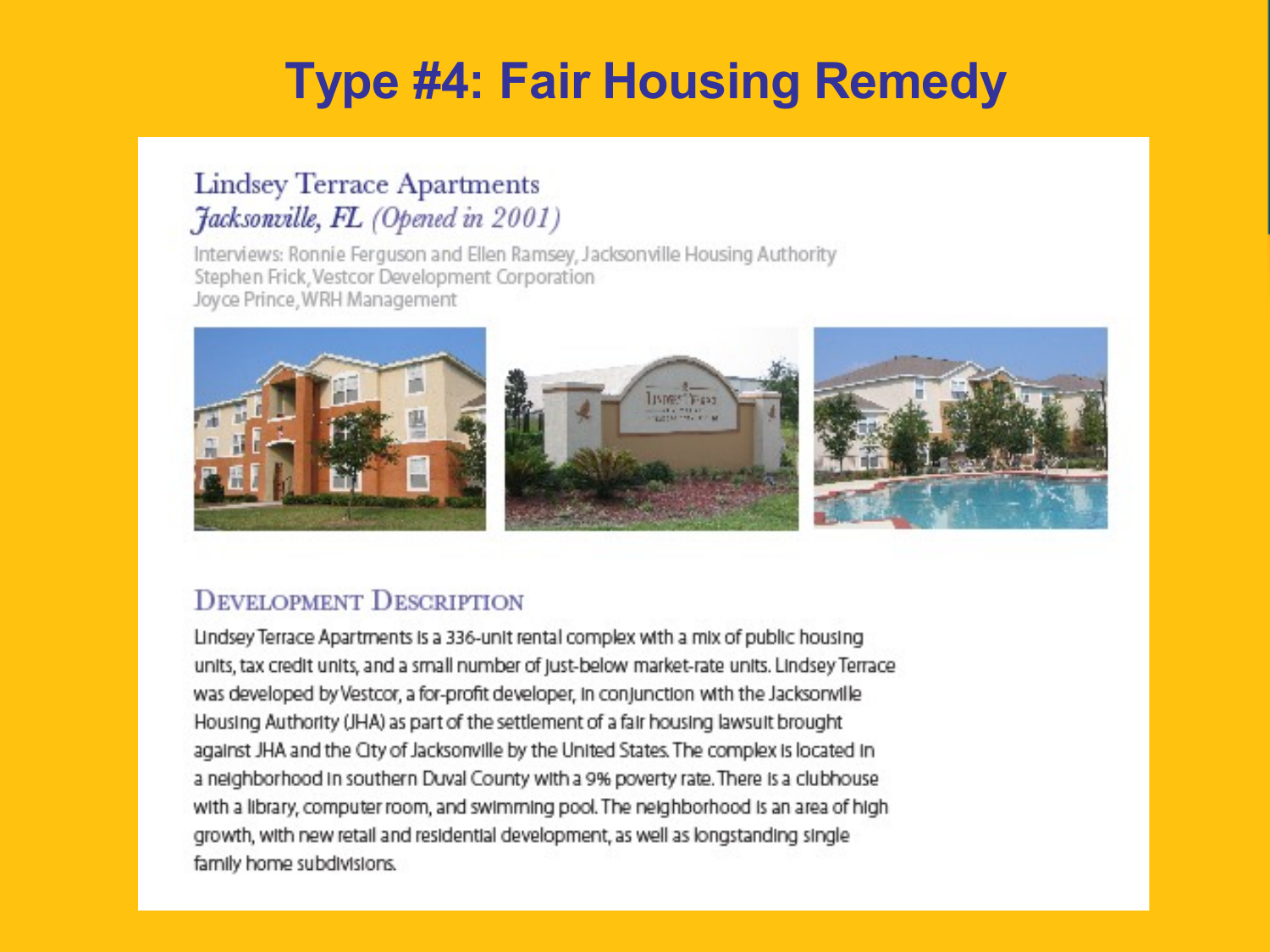# **FAIR HOUSING STICE**

# **Lindsey Terrace (Jacksonville, FL)**

### DEVELOPERS

Vestcor develops market-rate and affordable (tax credit) multi-family communities in Florida and Texas. Jacksonville Housing Authority (JHA) is the public housing authority for Duval County, which includes the City of Jacksonville. JHA manages 2.300 public housing units and administers 5,500 Section 8 vouchers.

### **UNITS AND INCOME MIX**

- 84 Units Public Housing \*
- 236 Units at 60% AMI
- 16 Units Just-Below Market-Rate (bond units)
- 336 Total
- \* units with 40-year master lease

### **FINANCR**

\$14,500,000 Duval County Tax-Exempt Bond \$6,500,000 4% LIHTC \$1,500,000 SAIL Loan\* \$1,500,000 Jacksonville City 0% Interest Loan \$24,000,000 Total

\* FL Housing Finance Corporation State Apartment Incentive Loan

### **MANAGEMENT AND MARKETING**

WRH Management has provided on-site rental management services since the complex opened. Public housing units are rented from a centralized waiting list maintained by JHA WRH markets the remaining units by advertising on online and distributing flyers in the local community.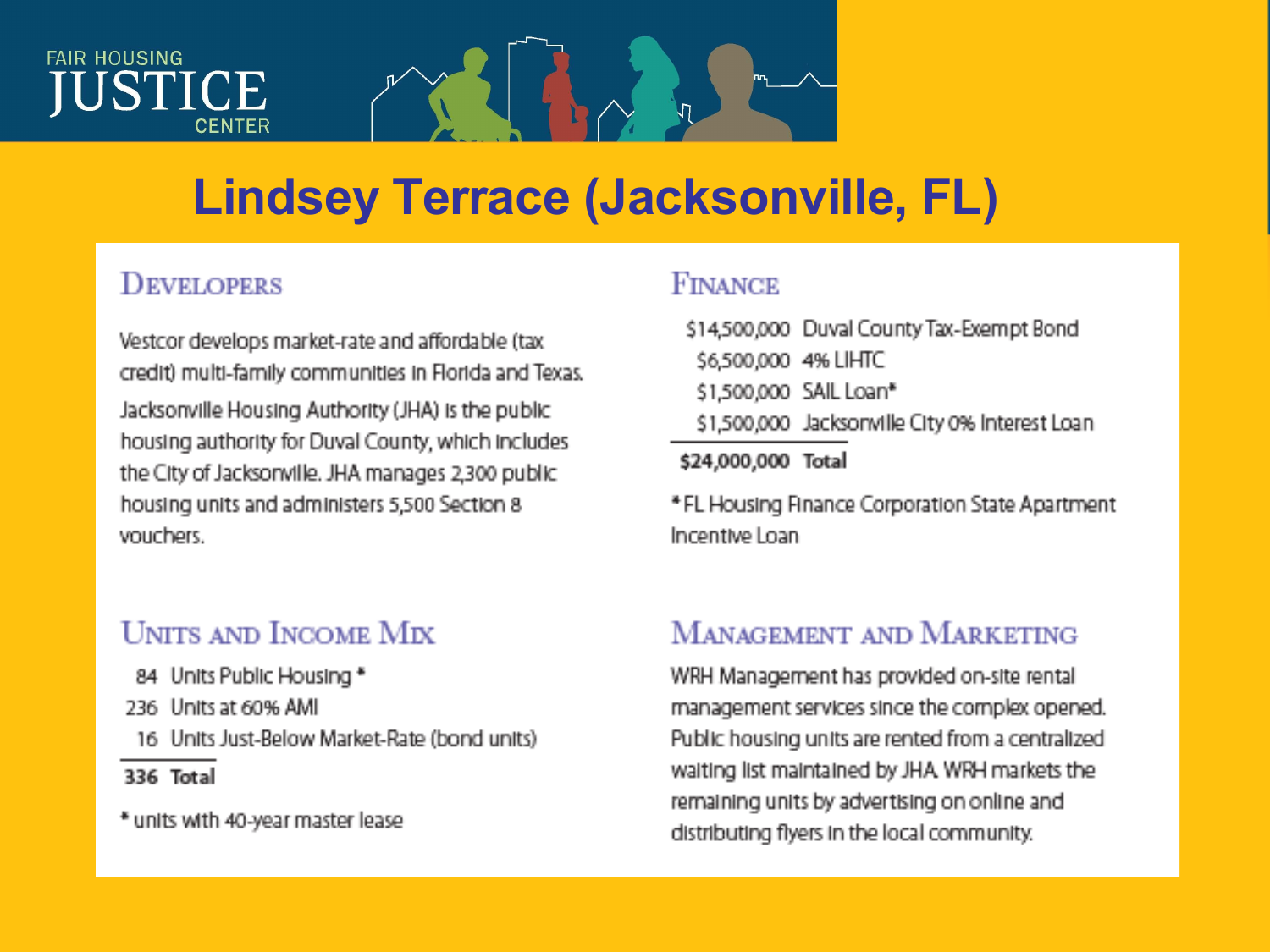



INDIVIDUALS IN POVERTY (2000) JACKSONVILLE, FL

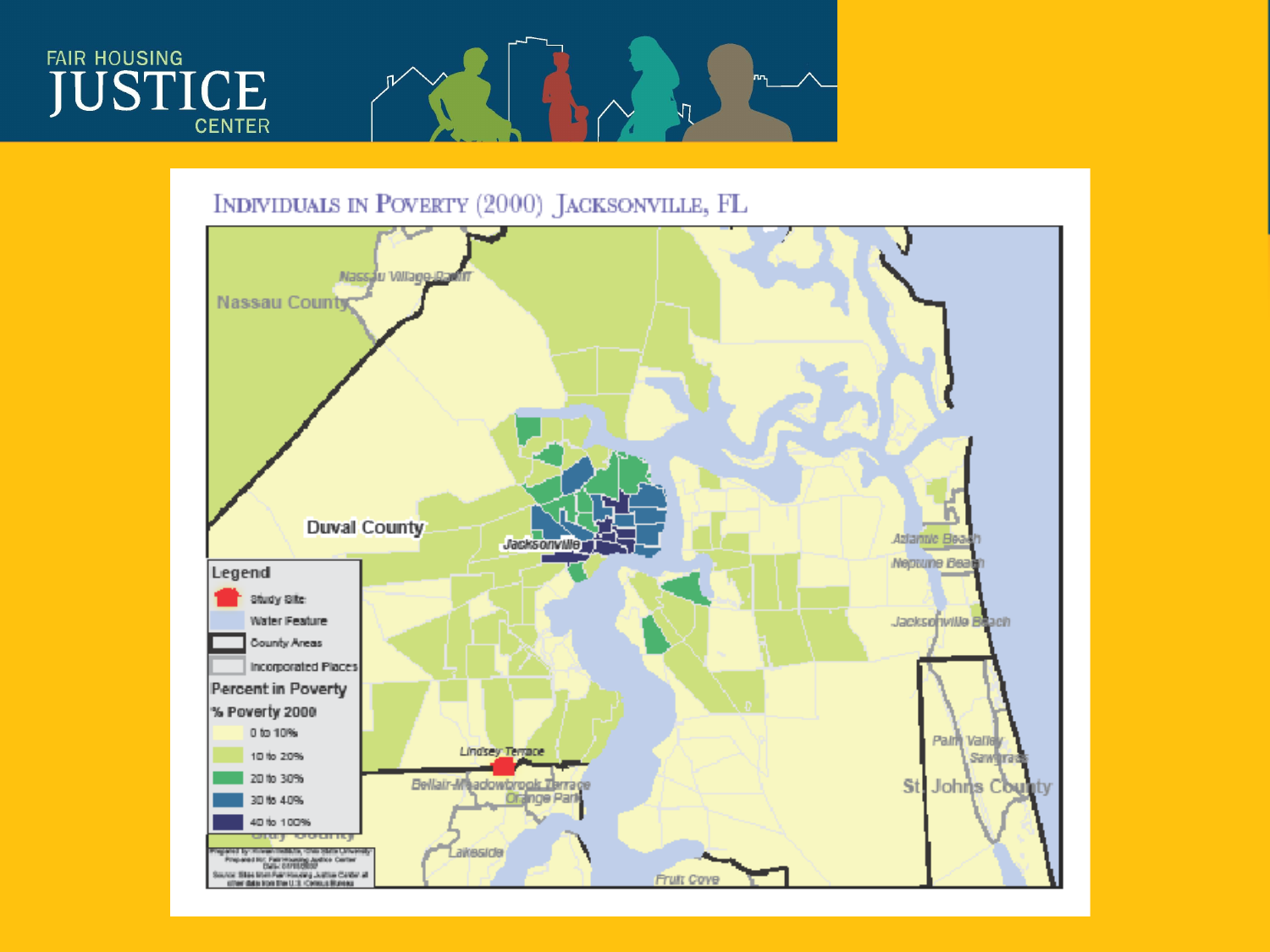



# LINDSEY TERRACE APARTMENTS JACKSONVILLE, FL

| <b>Resident Demographics</b>                                                |                                    |                                        |  |                                                                              |  |  |
|-----------------------------------------------------------------------------|------------------------------------|----------------------------------------|--|------------------------------------------------------------------------------|--|--|
| At Site (2006):*<br>35% White<br>45% Black<br>20% Hispanic<br>* Approximate | 69% White<br>20% Black<br>5% Asian | In Census Tract (2000):<br>6% Hispanic |  | In Jacksonville (2000):<br>65% White<br>29% Black<br>3% Asian<br>4% Hispanic |  |  |
| <b>Individual Poverty Rates</b>                                             |                                    |                                        |  |                                                                              |  |  |
| In Census Tract                                                             |                                    | In Jacksonville                        |  |                                                                              |  |  |
| 1990                                                                        | 2000                               | 1990                                   |  | 2000                                                                         |  |  |
| 5.9%                                                                        | 9.0%                               | 13.0%                                  |  | 12.2%                                                                        |  |  |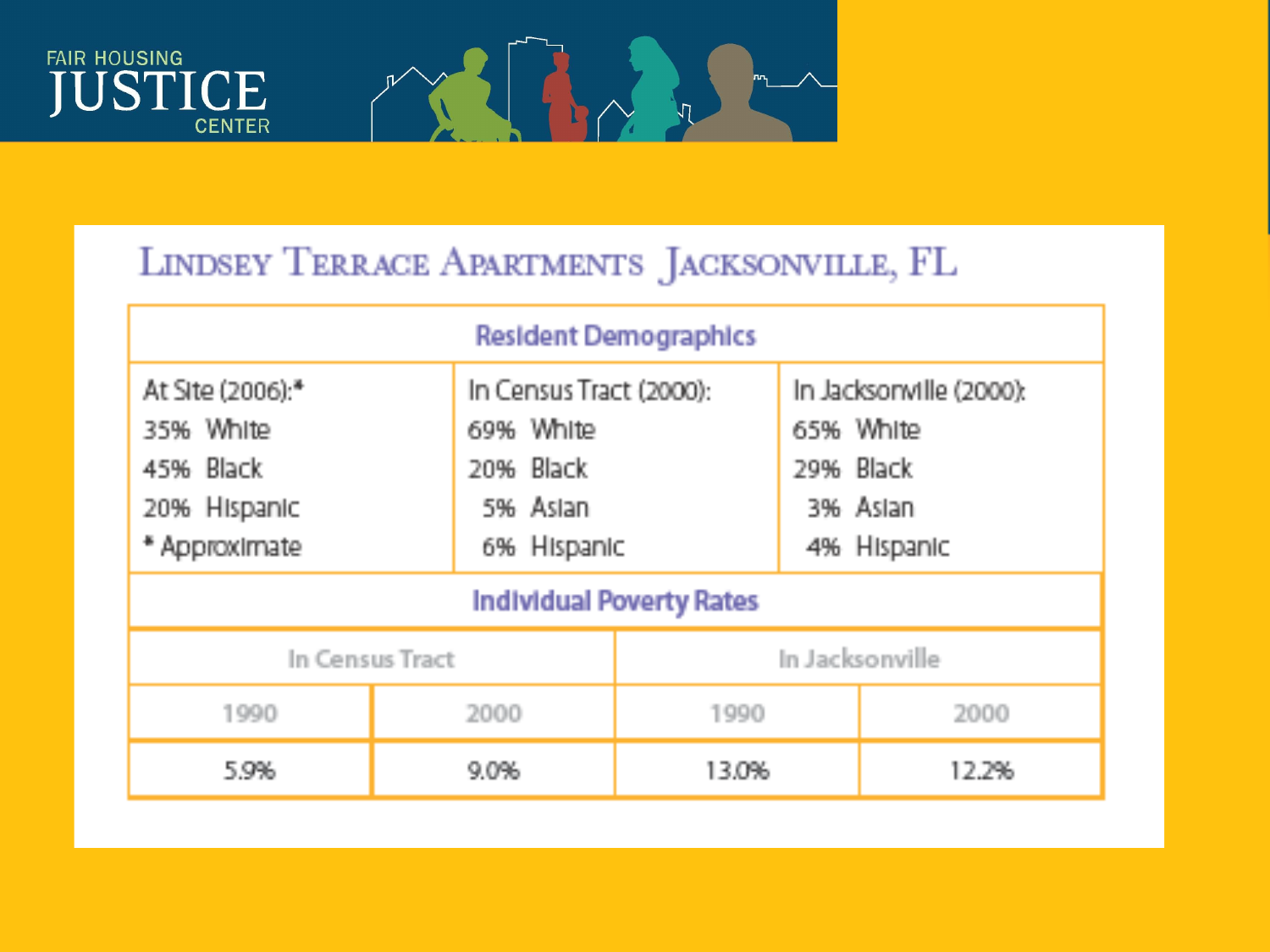# **FAIR HOUSING** ISTICE

# **Mixed-Income Housing as a Fair Housing Remedy**

- 18 fair housing cases featured in litigation matrix
- Defendants include HUD, housing authorities, state and local governments
- Remedies in both court orders and settlement agreements
- Types of claims:
	- Racially segregated public housing
	- Public housing demolition, renovation, construction plans
	- Local government opposition to affordable housing
	- Discriminatory application of building codes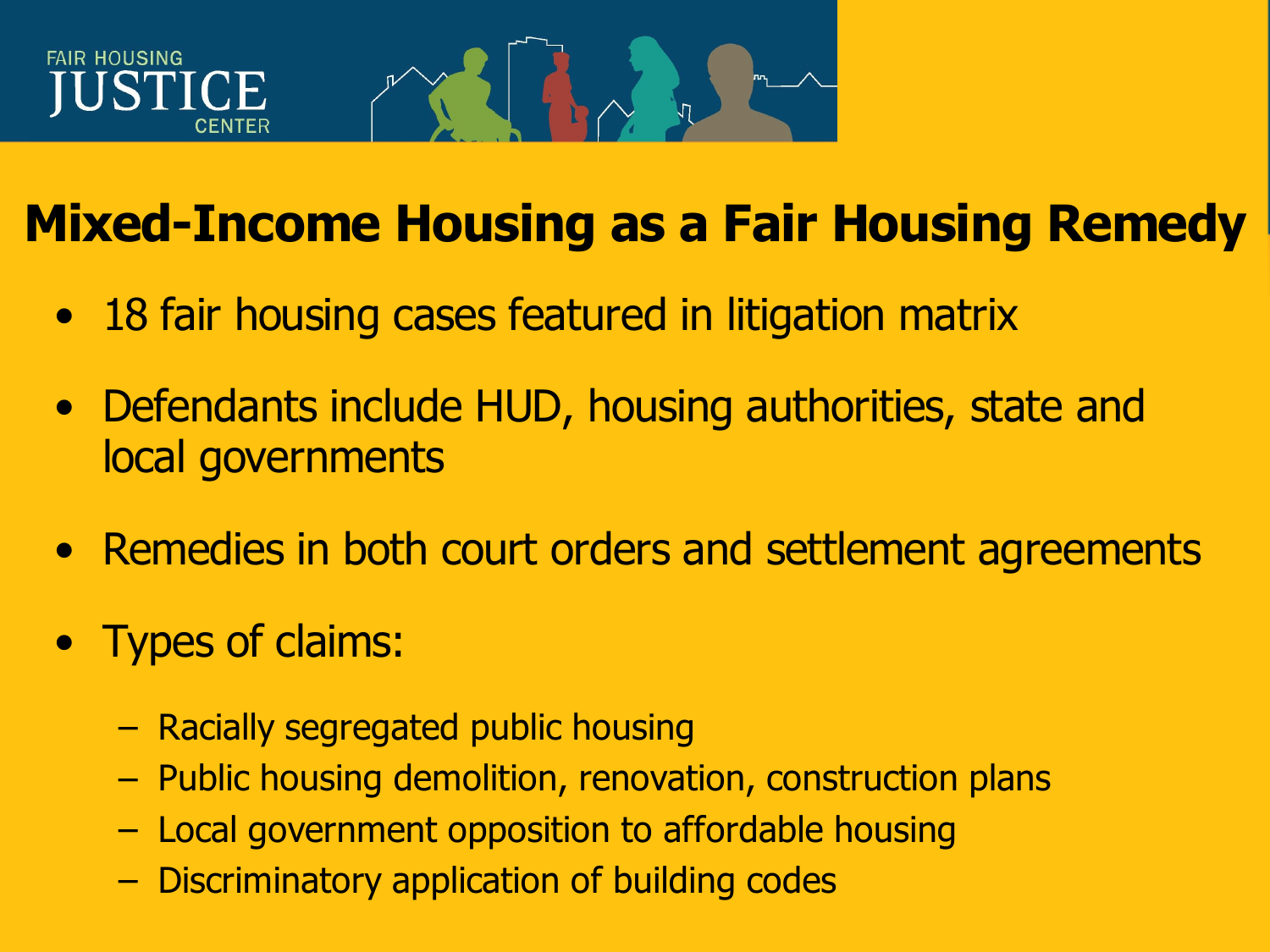

# **Mixed-Income Housing as a Fair Housing Remedy**

- 7 cases completed with 11 pending as of 2007
- Remedies created:
	- 2400+ scattered-site public housing units
	- 800 scattered-site affordable rental and homeownership units
	- 20 sites with 2000+ mixed-income rental and homeownership units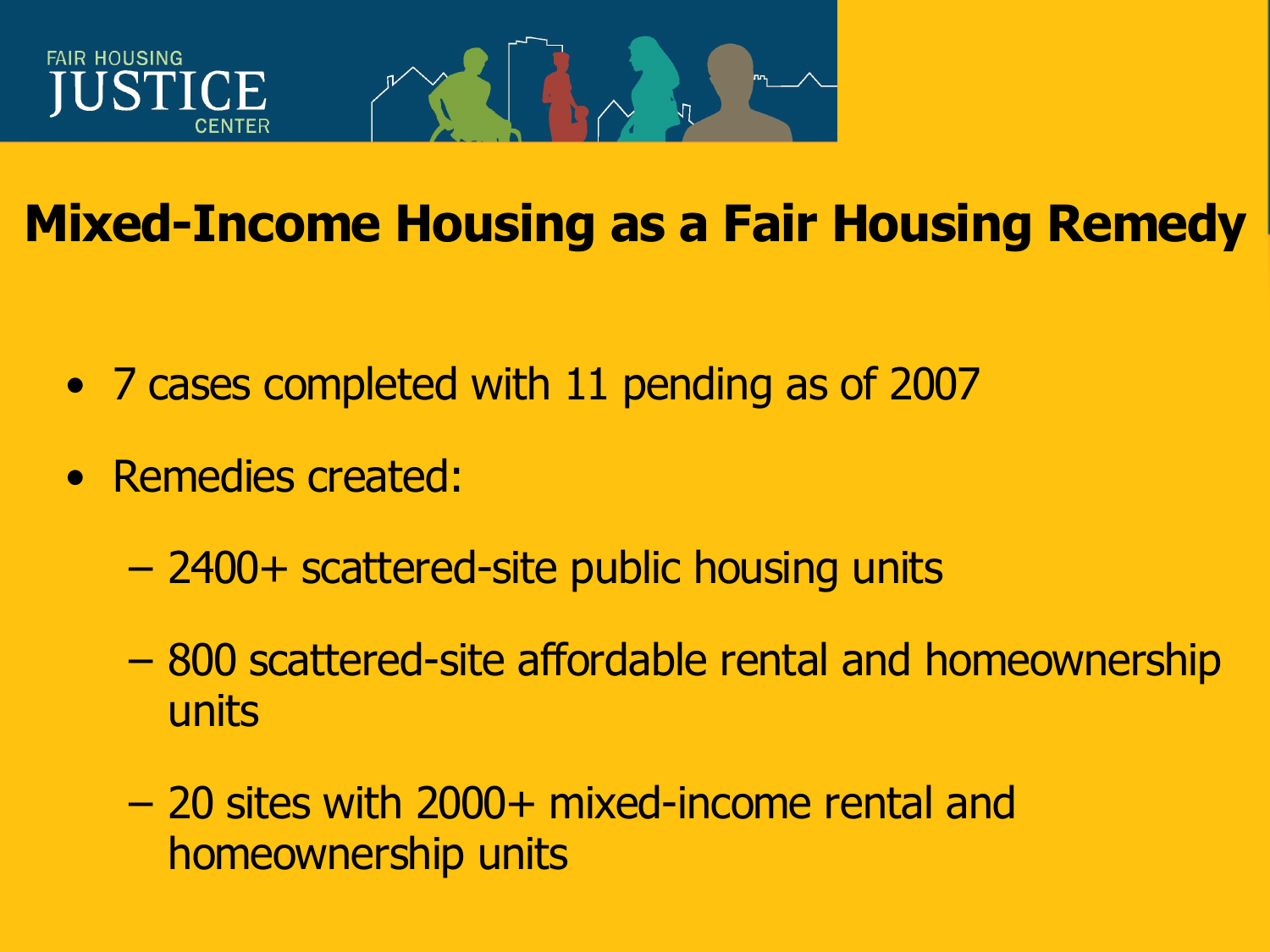# FAIR HOUSING

# **Characteristics Contributing to Success**

- Conscious choice to create a mixed-income housing opportunity in a low poverty area
- Combinations of adaptable funding sources used
- Zoning and site acquisition opportunities
- Local and state government support
- Site design
- Affirmative marketing plans